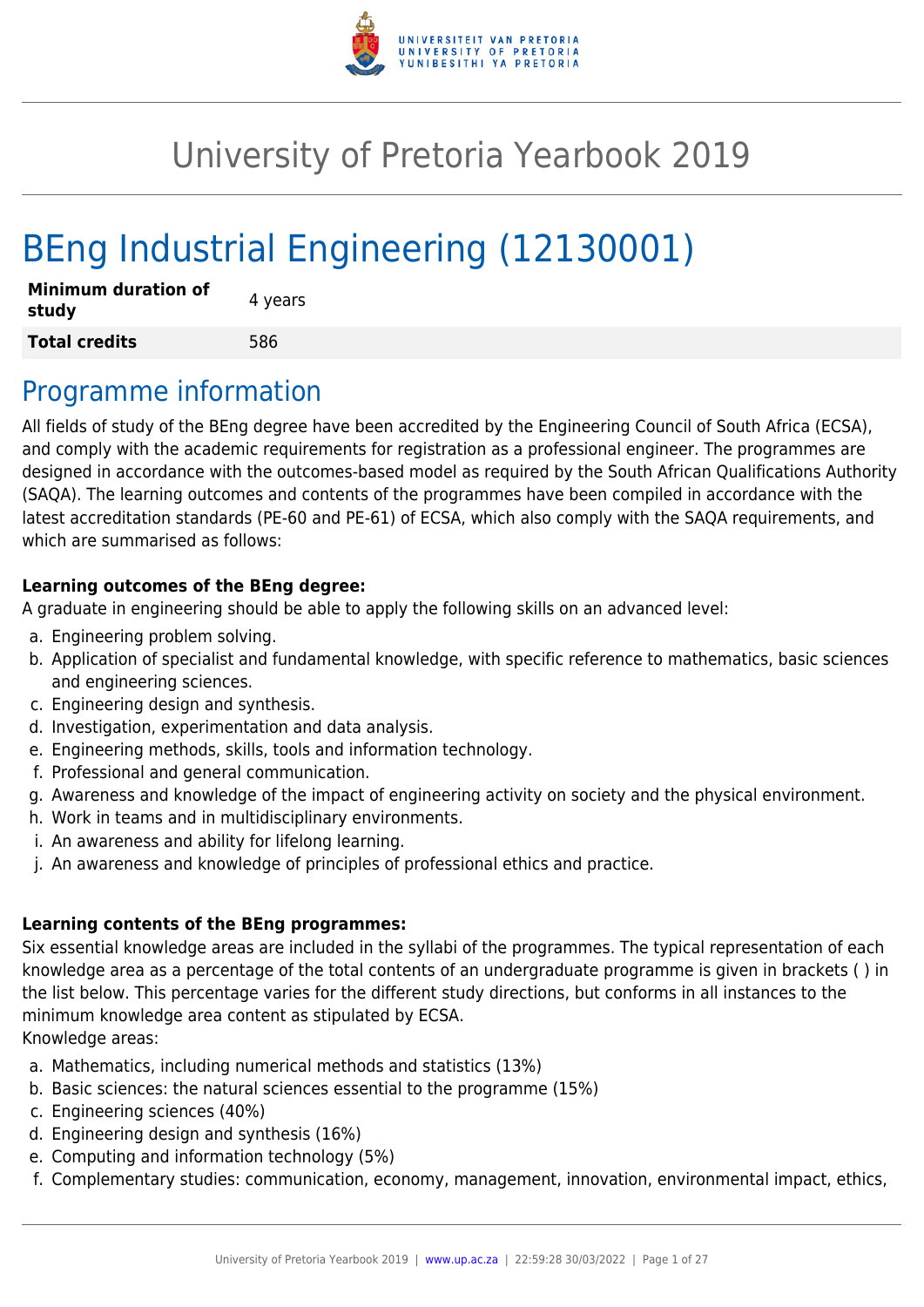

engineering practice (11%).

## Admission requirements

- The following persons will be considered for admission: candidates who are in possession of a certificate that is deemed by the University to be equivalent to the required Grade 12 certificate with university endorsement; candidates who are graduates from another tertiary institution or have been granted the status of a graduate of such an institution; and candidates who are graduates of another faculty at the University of Pretoria.
- Life Orientation is excluded when calculating the APS.
- Grade 11 results are used in the conditional admission of prospective students.
- A valid qualification with admission to degree studies is required.
- Minimum subject and achievement requirements, as set out below, are required.
- Conditional admission to the four-year programmes in the School of Engineering is only guaranteed if a prospective student complies with ALL the requirements below. ?
- Note: Candidates who do not comply with the minimum requirements, set out above, but who have obtained a minimum APS of 30, an achievement level of 5 for English, 6 for Mathematics and 5 for Physical Science, will be considered for conditional admission to either the four-year programme or the ENGAGE programme based on the results of the NBT.
- Admission to ENGAGE in the School of Engineering will be determined by the results of the NBT. NSC results, an achievement level of 5 in Mathematics and 4 in Physical Science, as well as an achievement level of 4 in English, together with an APS of 25.
- Students may apply directly to be considered for the ENGAGE programme.
- Tuition will be presented in English only.

| <b>Achievement level</b><br><b>English Home</b><br>Language or | <b>Minimum requirements</b> |                    |          |                         |             |            |
|----------------------------------------------------------------|-----------------------------|--------------------|----------|-------------------------|-------------|------------|
| <b>English First</b><br><b>Additional</b><br>Language          |                             | <b>Mathematics</b> |          | <b>Physical Science</b> |             | <b>APS</b> |
| NSC/IEB                                                        | <b>AS Level</b>             | NSC/IEB            | AS Level | NSC/IEB                 | AS<br>Level |            |
| 5                                                              |                             | 6                  | B        | 6                       | B           | 35         |

\* Cambridge A level candidates who obtained at least a D in the required subjects, will be considered for admission. International Baccalaureate (IB) HL candidates who obtained at least a 4 in the required subjects, will be considered for admission.

| <b>Achievement level</b><br><b>English Home</b><br>Language or |                 | <b>ENGAGE Programme minimum requirements</b> |          |                         |             |            |
|----------------------------------------------------------------|-----------------|----------------------------------------------|----------|-------------------------|-------------|------------|
| <b>English First</b><br><b>Additional</b><br>Language          |                 | <b>Mathematics</b>                           |          | <b>Physical Science</b> |             | <b>APS</b> |
| NSC/IEB                                                        | <b>AS Level</b> | NSC/IEB                                      | AS Level | NSC/IEB                 | AS<br>Level |            |
| 4                                                              |                 | 5                                            |          | 4                       | D           | 25         |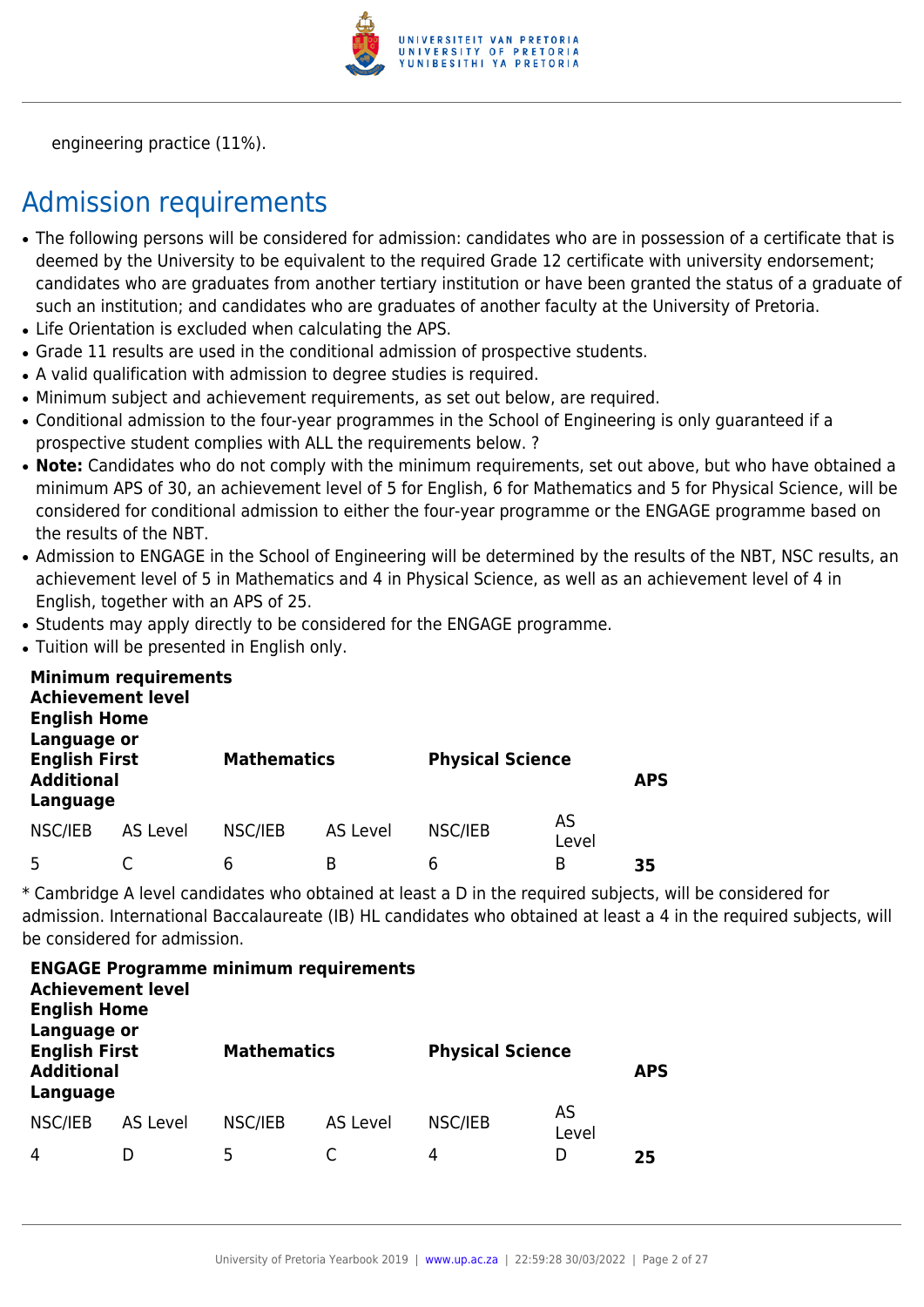

## Other programme-specific information

With a few exceptions, most modules offered at the School of Engineering are semester modules having credit values of either 8 or 16.

A student may be permitted by the Dean, on recommendation of the relevant head of department, to register for an equivalent module in an alternate semester, although the module is normally offered to the student's group in another semester, and providing that no timetable clashes occur.

### **Please note:**

- 1. All students are required to successfully complete JCP 2013, Community-based project 203 as part of the requirements for the BEng degree. A student may register for the module during any of the years of study of the programme, but preferably not during the first or the final year of study.
- 2. Students registered for Chemical Engineering who have passed CBI 311, receive credit for CBI 410.
- 3. Mechanical Engineering: For the Aeronautical Option, the themes of both the Design and the Project must be aeronautical-related.
- 4. Offering of electives depends on the availability of resources and industry support.

## Promotion to next study year

### **Promotion to the second semester of the first year and to the second year of study (Eng. 14)**

- a. A new first-year student who has failed in all the prescribed modules of the programme at the end of the first semester, is excluded from studies in the School of Engineering. A student who is registered for the Engineering Augmented Degree Programme and has passed only 8 credits will also be excluded.
- b. A student who complies with all the requirements of the first year of study, is promoted to the second year of study.
- c. A student who has not passed at least 70% of the credits of the first year of study after the November examinations, must reapply for admission should he/she intend to proceed with his/her studies. Application on the prescribed form must be submitted to the Student Administration of the School of Engineering not later than 11 January. Late applications will be accepted only in exceptional circumstances after approval by the Dean. Should first-year students be readmitted, conditions of readmission will be determined by the Admissions Committee.
- d. Students who have not passed all the prescribed modules at first year level (level 100), as well as students who are readmitted in terms of Faculty Regulations must register for the outstanding first-year level (level-100) modules.
- e. A student who is repeating his or her first year, may, on recommendation of the relevant heads of department and with the approval of the Dean, be permitted to enroll for modules of the second-year of study in addition to the first-year modules which he or she failed, providing that he or she complies with the prerequisites for the second-year modules and no timetable clashes occur. Students on the ENGAGE programme may, following the same procedure, be permitted to enrol for level-200 modules in addition to the level-100 modules which he/she failed providing that he/she complies with the prerequisites for the modules at 200-level and no timetable clashes occur. On recommendation of the relevant head of department and with special permission from the Dean, permission may be granted to exceed the prescribed number of credits. The total number of credits which may be approved may not exceed the normal number of credits per semester by more than 16 credits.
- f. Students in Computer, Electrical and Electronic Engineering, who fail a first-year module for the second time, forfeit the privilege of registering for any modules of an advanced year of study.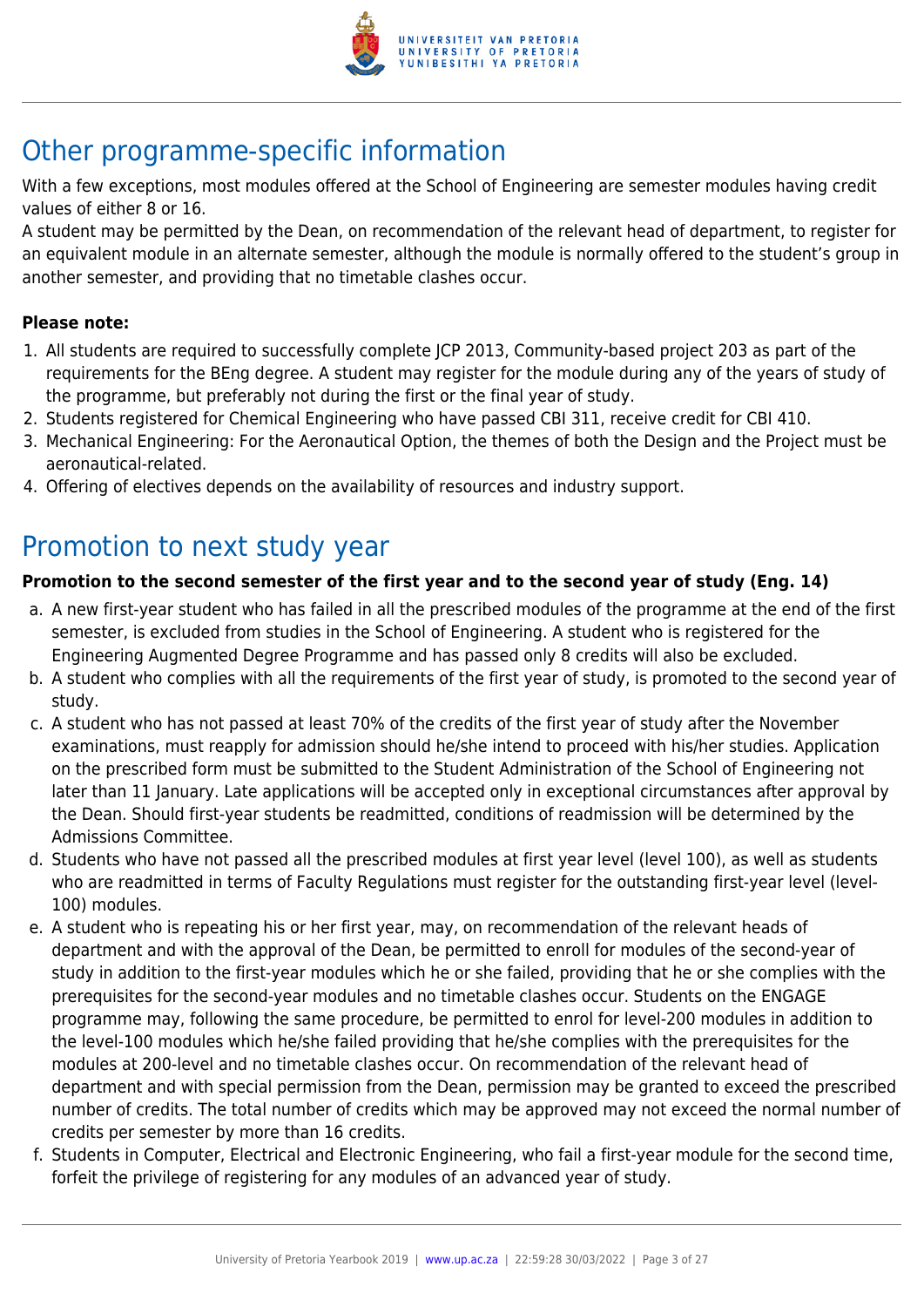

#### **Please note:**

- i. From the second year of study each student should be in possession of an approved calculator. It is assumed that each student will have easy access to a personal computer.
- ii. Students who intend transferring to Mining Engineering, must familiarise themselves with the stipulations set out in the syllabi of PWP 121 Workshop practice 121.

**Promotion to the third year of study of the Four-year Programme, as well as to the third and the fourth years of study of the ENGAGE Programme. In case of the fourth year of study of the ENGAGE Programme, the words "first", "second" and "third" must be substituted with the words "second", "third" and "fourth" respectively. (Eng. 15)**

- a. A student who complies with all the requirements of the second year of study, is promoted to the third year of study.
- b. A student must pass all the prescribed modules at first year level (level 100) before he or she is admitted to any module at third year level (level 300).
- c. A student who is repeating his or her second year must register for all the second-year modules still outstanding. Such a student may, on recommendation of the relevant head of department and with the approval of the Dean, be permitted to enroll for modules of the third year of study in addition to the secondyear modules which he or she failed, providing that he or she complies with the prerequisites for the thirdyear modules and no timetable clashes occur. On recommendation of the relevant head of department, and with special permission from the Dean, permission may be granted to exceed the prescribed number of credits. The total number of credits which may be approved may not exceed the normal number of credits per semester by more than 16 credits.
- d. Students in Computer, Electrical and Electronic Engineering who fail a second-year module for the second time forfeit the privilege of registering for any modules of the third year of study.
- e. Students who intend transferring to Mining Engineering must familiarise themselves with the stipulations set out in the syllabi of PWP 120 Workshop practice 120, as well as PPY 317 Practical training 317.

## **Promotion to the fourth year of study of the Four-year Programme, as well as to the fifth year of study of the ENGAGE Programme. In case of the fifth year of study of the ENGAGE Programme, the words "second", "third" and "fourth" must be substituted with the words "third", "fourth" and "fifth" respectively. (Eng. 16)**

- a. A student who complies with all the requirements of the third year of study is promoted to the fourth year of study. A student who does not comply with all the requirements but who is able to register for all outstanding modules in order to complete the degree programme, may at registration be promoted to the fourth year of study.
- b. A student must pass all the prescribed modules of the second year of study, before he or she is admitted to any module of the fourth year of study.
- c. A student who has not passed all the prescribed modules of the third year of study, must register for the outstanding modules. A student may be admitted by the Dean, on the recommendation of the relevant head of department, to modules of the fourth year of study, in addition to the outstanding third-year modules, provided that he or she complies with the prerequisites of the fourth-year modules and no timetable clashes occur. The total number of credits per semester for which a student registers may not exceed the normal number of credits per semester by more than 16 credits. In exceptional cases, the Dean may, on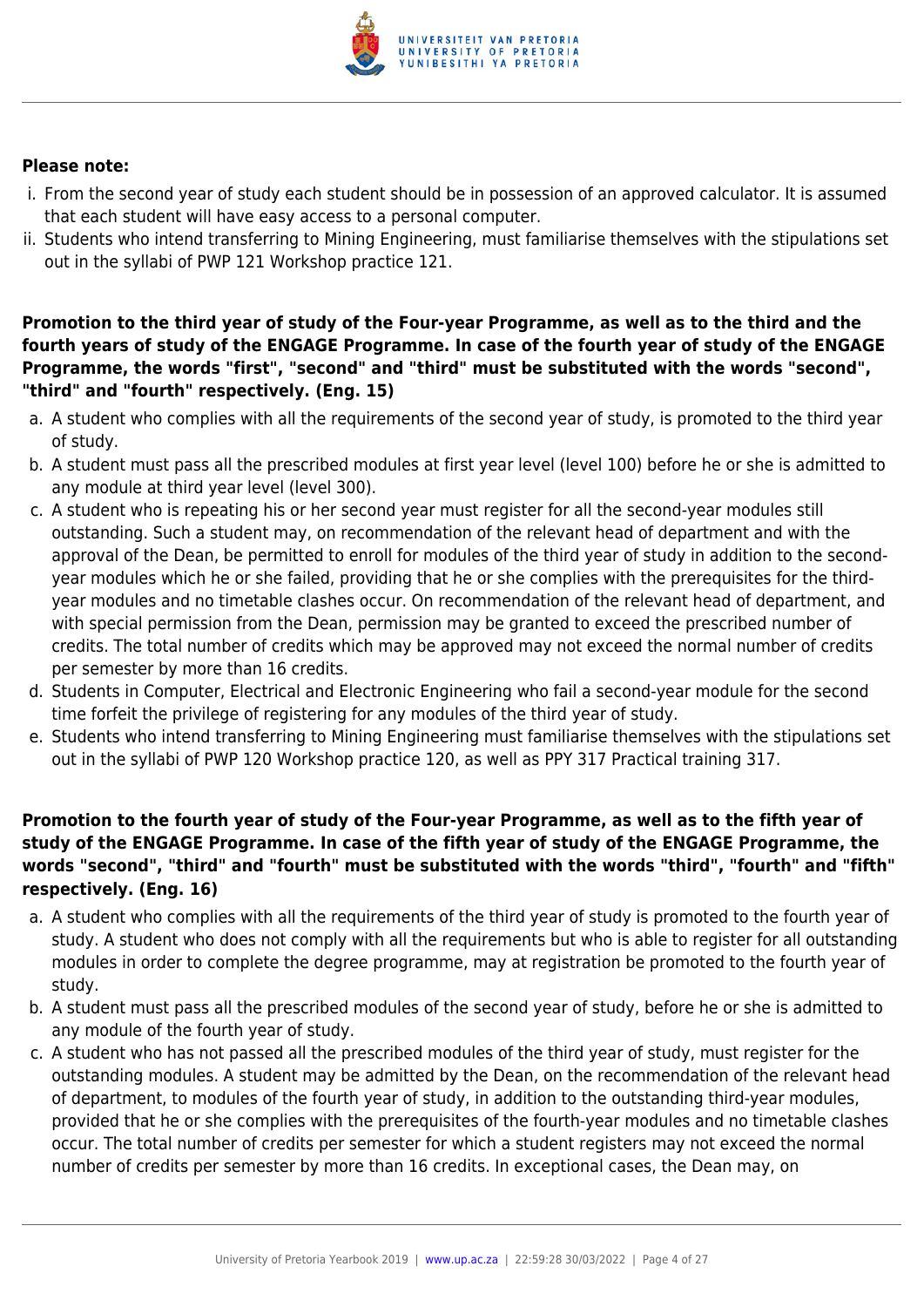

recommendation of the relevant head of department, permit a student to exceed the above limit.

d. Students in Computer, Electrical and Electronic Engineering who fail a third-year module for the second time, forfeit the privilege of registering for any modules of the fourth year of study.

## Pass with distinction

- a. A student graduates with distinction if:
- i. no module of the third or fourth year of study of the four year programme or of the fourth or fifth year of the ENGAGE programme was repeated and a weighted average of at least 75% was obtained in one year in all the modules of the final year of study; and
- ii. the degree programme was completed within the prescribed four years for the four year programme and within the prescribed five years of the ENGAGE programme.
- b. Exceptional cases to the above will be considered by the Dean.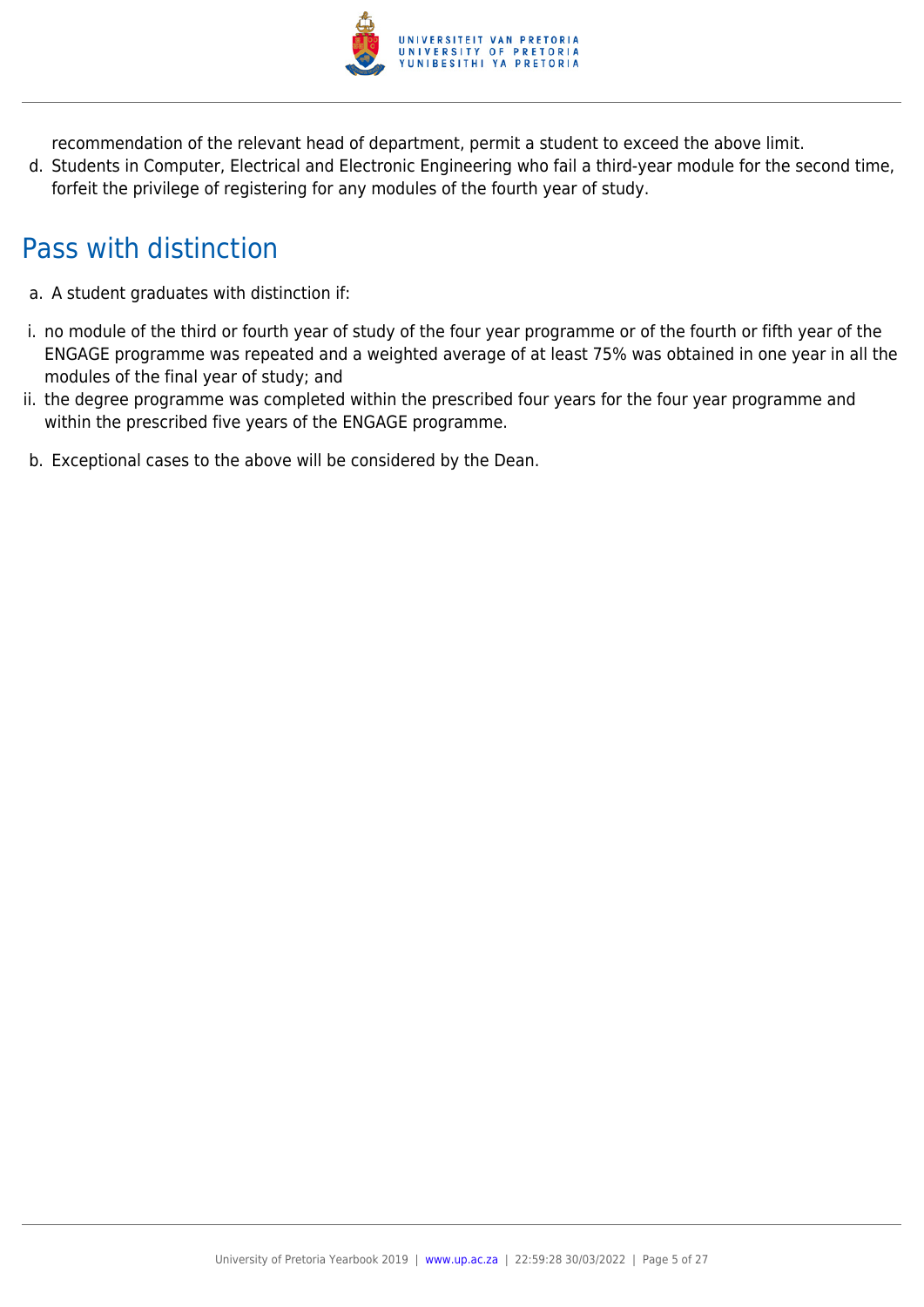

## Curriculum: Year 1

**Minimum credits: 144**

## **Fundamental modules**

## **Academic orientation 112 (UPO 112)**

| <b>Module credits</b>         | $0.00\,$                       |
|-------------------------------|--------------------------------|
| Language of tuition           | Module is presented in English |
| <b>Department</b>             | <b>EBIT Deans Office</b>       |
| <b>Period of presentation</b> | Year                           |

## **Core modules**

## **General chemistry 172 (CHM 172)**

| <b>Module credits</b>         | 16.00                                                                                                  |
|-------------------------------|--------------------------------------------------------------------------------------------------------|
| <b>Service modules</b>        | Faculty of Engineering, Built Environment and Information Technology                                   |
| <b>Prerequisites</b>          | No prerequisites.                                                                                      |
| <b>Contact time</b>           | 1 practical per week, 4 lectures per week, 1 web-based period per week, 1<br>discussion class per week |
| <b>Language of tuition</b>    | Module is presented in English                                                                         |
| <b>Department</b>             | Chemistry                                                                                              |
| <b>Period of presentation</b> | Semester 2                                                                                             |

#### **Module content**

General introduction to inorganic, analytical and physical chemistry. Nomenclature of inorganic ions and compounds, stoichiometric calculations concerning chemical reactions, redox reactions, solubilities and solutions, atomic structure, periodicity. Molecular structure and chemical bonding using the VSEPR model. Principles of reactivity, electrochemistry, energy and chemical reactions, entropy and free energy. Appropriate tutorial classes and practicals.

## **Electricity and electronics 111 (EBN 111)**

| <b>Module credits</b>         | 16.00                                                          |
|-------------------------------|----------------------------------------------------------------|
| <b>Prerequisites</b>          | No prerequisites.                                              |
| <b>Contact time</b>           | 1 practical per week, 1 tutorial per week, 3 lectures per week |
| <b>Language of tuition</b>    | Module is presented in English                                 |
| <b>Department</b>             | Electrical, Electronic and Computer Engineering                |
| <b>Period of presentation</b> | Semester 1                                                     |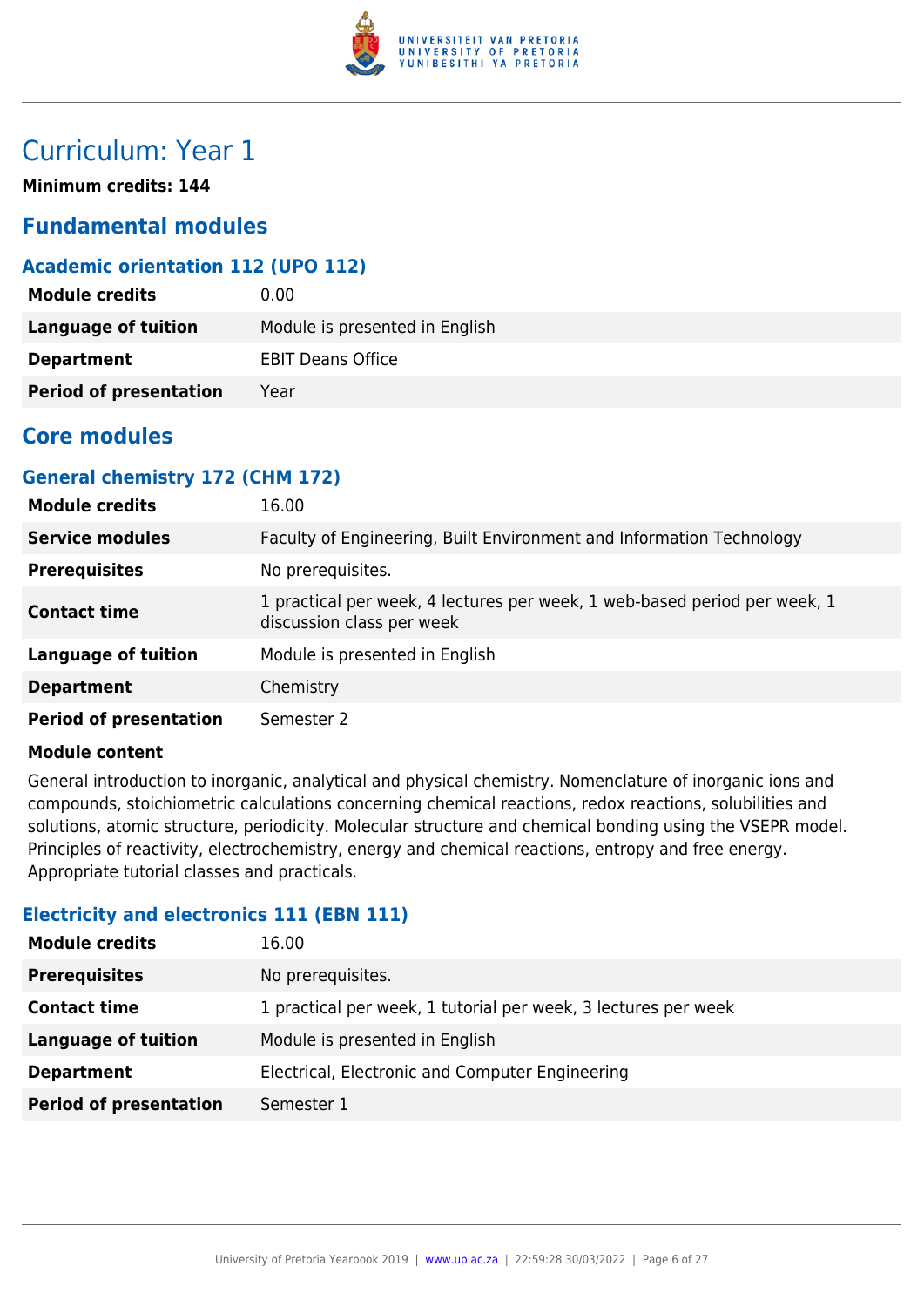

Electrical quantities, units, definitions, conventions. Electrical symbols, ideal and practical current and voltage sources, controlled sources. Ohm's law in resistive circuits, Kirchoff's current and voltage laws, resistors in series and parallel circuits, voltage and current division, mesh current and node voltage methods. Circuit theorems: Linearity, superposition, Thevenin and Norton equivalent circuits, sources transformation, power calculation, maximum power transfer. Energy storage elements: current, voltage, power and energy in inductors and capacitors, inductors and capacitors in series and parallel. Ideal operational amplifiers and applications: inverting and noninverting amplifiers, summing amplifiers, current sources, integrators.

## **Physics 116 (FSK 116)**

| <b>Module credits</b>         | 16.00                                                                  |
|-------------------------------|------------------------------------------------------------------------|
| <b>Service modules</b>        | Faculty of Engineering, Built Environment and Information Technology   |
| <b>Prerequisites</b>          | No prerequisites.                                                      |
| <b>Contact time</b>           | 1 discussion class per week, 4 lectures per week, 1 practical per week |
| <b>Language of tuition</b>    | Module is presented in English                                         |
| <b>Department</b>             | Physics                                                                |
| <b>Period of presentation</b> | Semester 1                                                             |

#### **Module content**

Introductory mathematics: Symbols, exponents, logarithms, angles in degrees, radial measure, goniometry, differentiation, and integration. Motion along a straight line: position and displacement, acceleration. Vectors: adding vectors, components, multiplying vectors. Motion in two and three dimensions: projectile motion, circular motion. Force and motion: Newton's Law, force, friction. Kinetic energy and work: work, power. Potential energy: Centre of mass, linear momentum. Collisions: impulse and linear momentum, elastic collisions, inelastic collisions. Rotation: kinetic energy of rotation, torque. Oscillations and waves: Simple harmonic motion, types of waves, wavelength and frequency, interference of waves, standing waves, the Doppler effect. Temperature, heat and the first law of thermodynamics.

#### **Humanities and social sciences 110 (HAS 110)**

| <b>Module credits</b>         | 8.00                                                                 |
|-------------------------------|----------------------------------------------------------------------|
| <b>Service modules</b>        | Faculty of Engineering, Built Environment and Information Technology |
| <b>Prerequisites</b>          | No prerequisites.                                                    |
| <b>Contact time</b>           | 2 lectures per week                                                  |
| <b>Language of tuition</b>    | Module is presented in English                                       |
| <b>Department</b>             | Anthropology and Archaeology                                         |
| <b>Period of presentation</b> | Semester 1                                                           |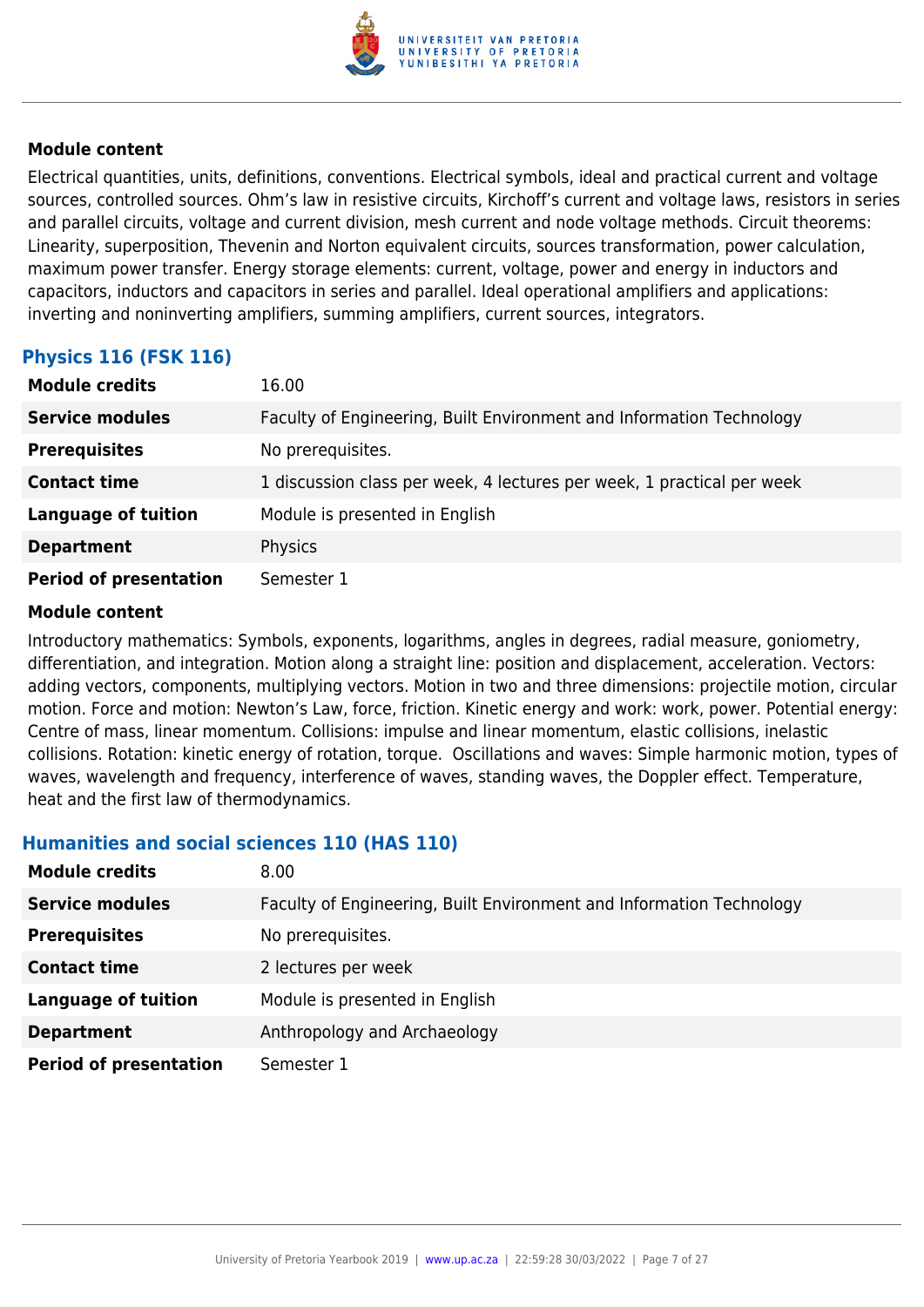

Social sciences: Perspectives on contemporary society

An introduction to long-standing questions about the nature of human societies and contemporary challenges. Topics to be discussed include globalisation and increasing connectedness; rising unemployment, inequality and poverty; rapid urbanisation and the modern city form; transformations in the nature of work; environmental degradation and tensions between sustainability and growth; shifts in global power relations; the future of the nation-state and supra-national governance structures; and possibilities for extending human rights and democracy. Critical questions are posed about modern selfhood, sociality, culture and identity against the background of new communications technologies, ever more multicultural societies, enduring gender, class and race inequities, and the emergence of new and the resurgence of older forms of social and political identity. These issues are approached from the vantage of our location in southern Africa and the continent, drawing on social science perspectives.

## **Humanities and social sciences 120 (HAS 120)**

| <b>Module credits</b>         | 8.00                                                                 |
|-------------------------------|----------------------------------------------------------------------|
| <b>Service modules</b>        | Faculty of Engineering, Built Environment and Information Technology |
| <b>Prerequisites</b>          | No prerequisites.                                                    |
| <b>Contact time</b>           | 2 lectures per week                                                  |
| <b>Language of tuition</b>    | Module is presented in English                                       |
| <b>Department</b>             | Afrikaans                                                            |
| <b>Period of presentation</b> | Semester 2                                                           |

#### **Module content**

Humanities: Text, culture and communication

Successful communication of ideas, values and traditions depends on understanding both the literal and implied meanings of texts. In this module students are introduced to a variety of texts, including original literary and visual texts, with a view to developing an understanding of how textual meanings have been constructed and negotiated over time. Students are encouraged to understand themselves as products of – and participants in – these traditions, ideas and values. Appropriate examples will be drawn from, among others, the Enlightenment, Modernism, Existentialism, Postmodernism and Post-colonialism.

## **Graphical communication 110 (MGC 110)**

| <b>Module credits</b>         | 16.00                                     |
|-------------------------------|-------------------------------------------|
| <b>Service modules</b>        | <b>Faculty of Education</b>               |
| <b>Prerequisites</b>          | No prerequisites.                         |
| <b>Contact time</b>           | 3 lectures per week, 3 tutorials per week |
| <b>Language of tuition</b>    | Module is presented in English            |
| <b>Department</b>             | Mechanical and Aeronautical Engineering   |
| <b>Period of presentation</b> | Semester 1                                |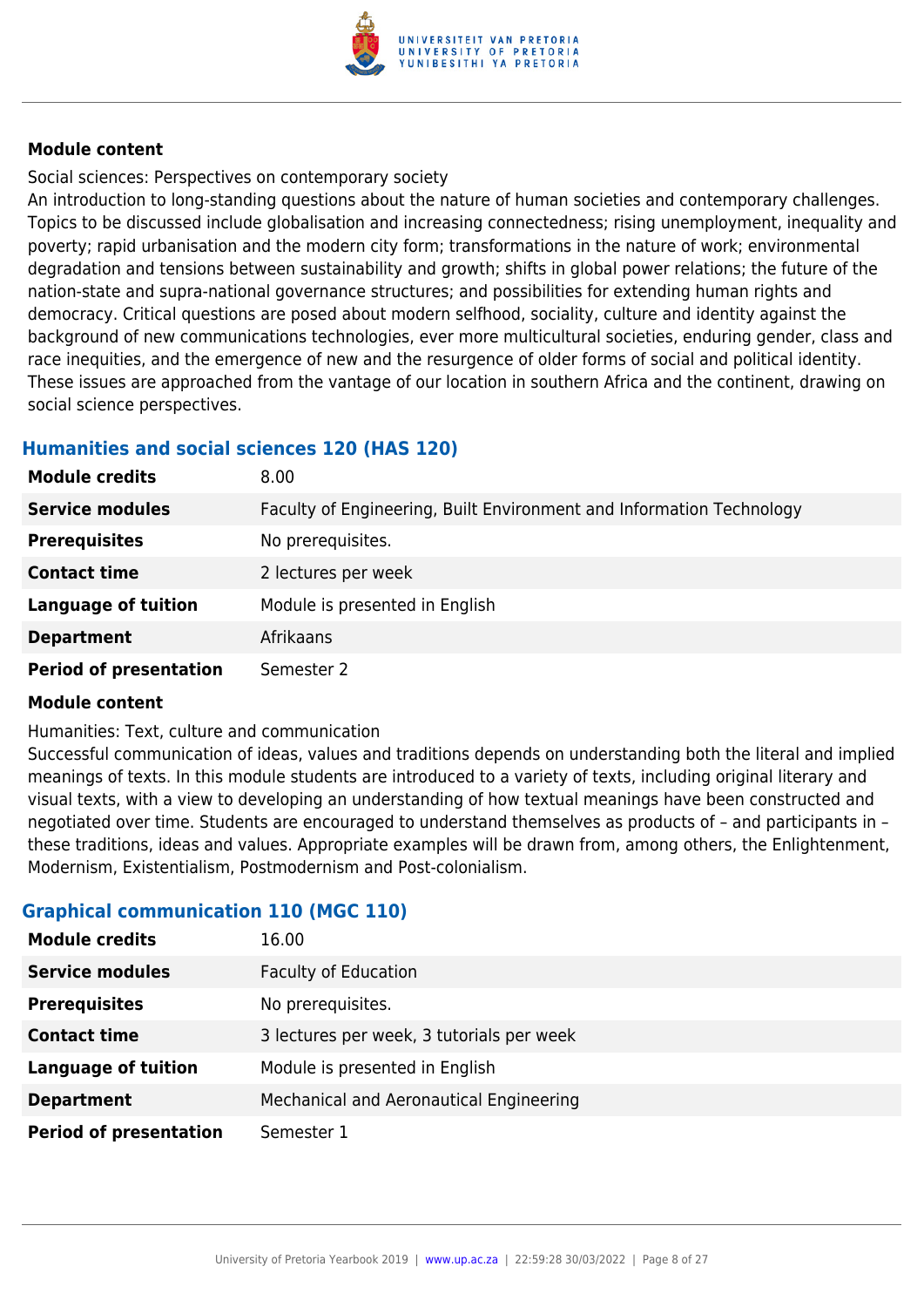

Freehand sketching covering the following: perspective, isometric and orthographic drawings. Drawing conventions, graphical techniques and assembly drawings. Evaluation of drawings and error detection. True lengths of lines, projections and intersections. Practical applications of these techniques. Introduction to computer-aided drawings, including dimensioning, crosshatching and detailing. Introduction to basic manufacturing processes including primary (casting, forging and extrusion) and secondary (drilling, turning, milling, grinding, broaching and sawing) manufacturing procedures.

## **Materials science 123 (NMC 123)**

| <b>Module credits</b>         | 16.00                                                          |
|-------------------------------|----------------------------------------------------------------|
| <b>Prerequisites</b>          | No prerequisites.                                              |
| <b>Contact time</b>           | 1 practical per week, 4 lectures per week, 1 tutorial per week |
| <b>Language of tuition</b>    | Module is presented in English                                 |
| <b>Department</b>             | Materials Science and Metallurgical Engineering                |
| <b>Period of presentation</b> | Semester 2                                                     |

### **Module content**

Introduction to materials: the family of materials, atomic structure and types of bonding, crystal types and space arrangement of atoms, directions and planes in crystals, defects in crystals, diffusion in solids. Mechanical properties of materials: stress and strain, mechanical testing (strength, ductility, hardness, toughness, fatigue, creep), plastic deformation, solid-solution hardening, recrystallisation.

Polymeric materials: polymerisation and industrial methods, types of polymeric materials and their properties. Corrosion of metals: mechanisms and types of corrosion, corrosion rates, corrosion control. The heat treatment of steel: Fe-C phase diagram, equilibrium cooling, hardening and tempering of steel, stainless steel. Composite materials: Introduction, fibre reinforced polymeric composites, concrete, asphalt, wood.

| <b>Module credits</b>         | 16.00                                        |
|-------------------------------|----------------------------------------------|
| <b>Service modules</b>        | Faculty of Natural and Agricultural Sciences |
| <b>Prerequisites</b>          | <b>WTW 158</b>                               |
| <b>Contact time</b>           | 2 tutorials per week, 4 lectures per week    |
| <b>Language of tuition</b>    | Module is presented in English               |
| <b>Department</b>             | Civil Engineering                            |
| <b>Period of presentation</b> | Semester 2                                   |

#### **Mechanics 122 (SWK 122)**

#### **Module content**

Equivalent force systems, resultants. Newton's laws, units. Forces acting on particles. Rigid bodies: principle of transmissibility, resultant of parallel forces. Vector moments and scalar moments. Relationship between scalarand vector moments. Couples. Equivalent force systems on rigid bodies. Resultants of forces on rigid bodies. Equilibrium in two and three dimensions. Hooke's law. Trusses and frameworks. Centroids and second moments of area. Beams: distributed forces, shear force, bending moment, method of sections, relationship between load, shear force and bending moment.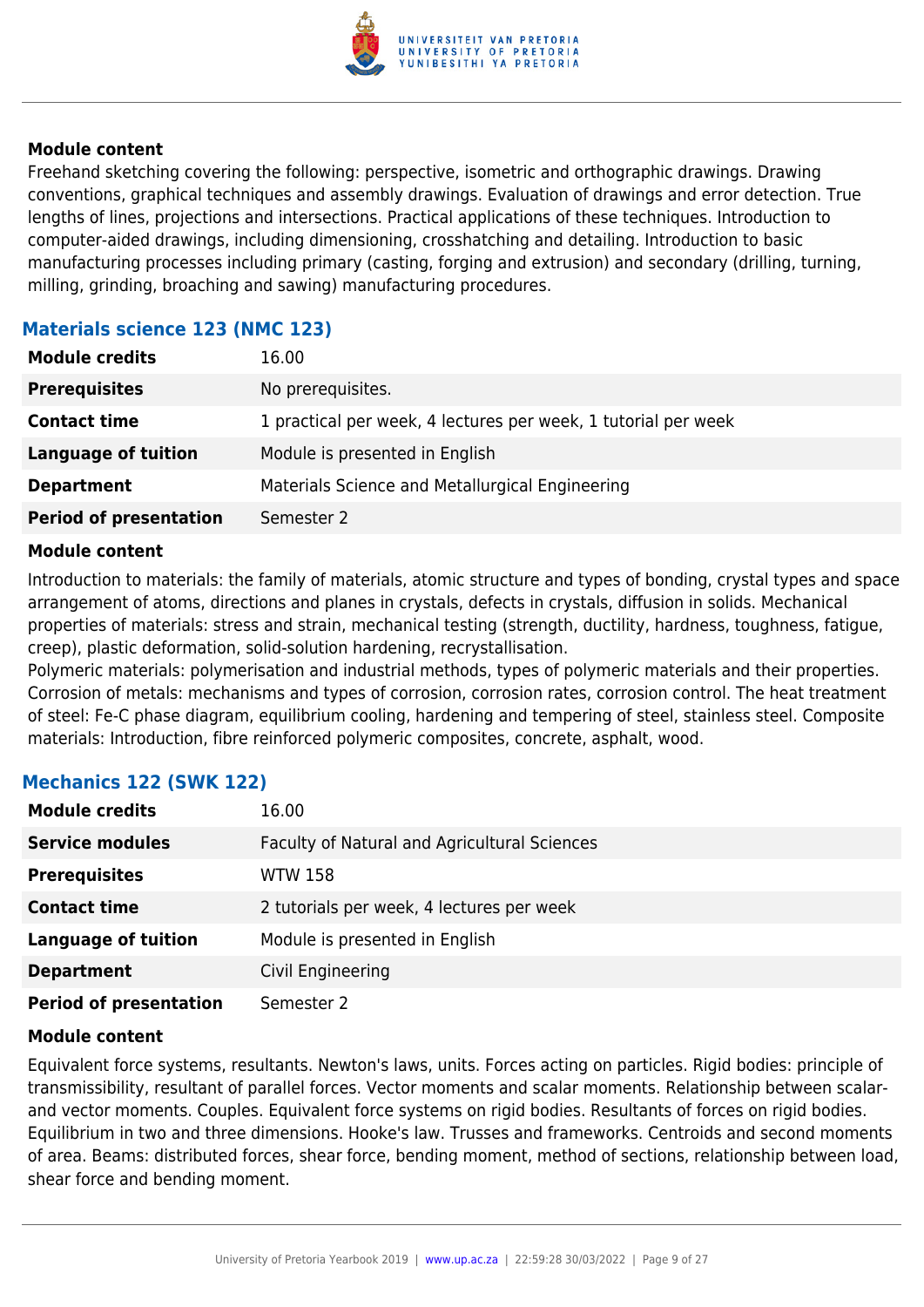

### **Calculus 158 (WTW 158)**

| <b>Module credits</b>         | 16.00                                                                |
|-------------------------------|----------------------------------------------------------------------|
| <b>Service modules</b>        | Faculty of Engineering, Built Environment and Information Technology |
| <b>Prerequisites</b>          | 60% for Mathematics in Grade 12                                      |
| <b>Contact time</b>           | 1 tutorial per week, 4 lectures per week                             |
| <b>Language of tuition</b>    | Module is presented in English                                       |
| <b>Department</b>             | <b>Mathematics and Applied Mathematics</b>                           |
| <b>Period of presentation</b> | Semester 1                                                           |

#### **Module content**

\*This module is designed for first-year engineering students. Students will not be credited for more than one of the following modules for their degree: WTW 158, WTW 114, WTW 134, WTW 165.

Introduction to vector algebra. Functions, limits and continuity. Differential calculus of single variable functions, rate of change, graph sketching, applications. The mean value theorem, the rule of L'Hospital. Indefinite integrals, integration.

## **Mathematics 164 (WTW 164)**

| <b>Module credits</b>         | 16.00                                                                |
|-------------------------------|----------------------------------------------------------------------|
| <b>Service modules</b>        | Faculty of Engineering, Built Environment and Information Technology |
| <b>Prerequisites</b>          | WTW 114 GS or WTW 158 GS                                             |
| <b>Contact time</b>           | 4 lectures per week, 1 tutorial per week                             |
| <b>Language of tuition</b>    | Module is presented in English                                       |
| <b>Department</b>             | Mathematics and Applied Mathematics                                  |
| <b>Period of presentation</b> | Semester 2                                                           |

#### **Module content**

\*This module is designed for first-year engineering students. Students will not be credited for more than one of the following modules for their degree: WTW 146, WTW 148 and WTW 124,

Vector algebra with applications to lines and planes in space, matrix algebra, systems of linear equations, determinants, complex numbers, factorisation of polynomials and conic sections. Integration techniques, improper integrals. The definite integral, fundamental theorem of Calculus. Applications of integration. Elementary power series and Taylor's theorem. Vector functions, space curves and arc lengths. Quadratic surfaces and multivariable functions.

#### **Workshop practice 121 (WWP 121)**

| <b>Module credits</b>      | 6.00                             |
|----------------------------|----------------------------------|
| <b>Prerequisites</b>       | No prerequisites.                |
| <b>Contact time</b>        | 1 other contact session per week |
| <b>Language of tuition</b> | Module is presented in English   |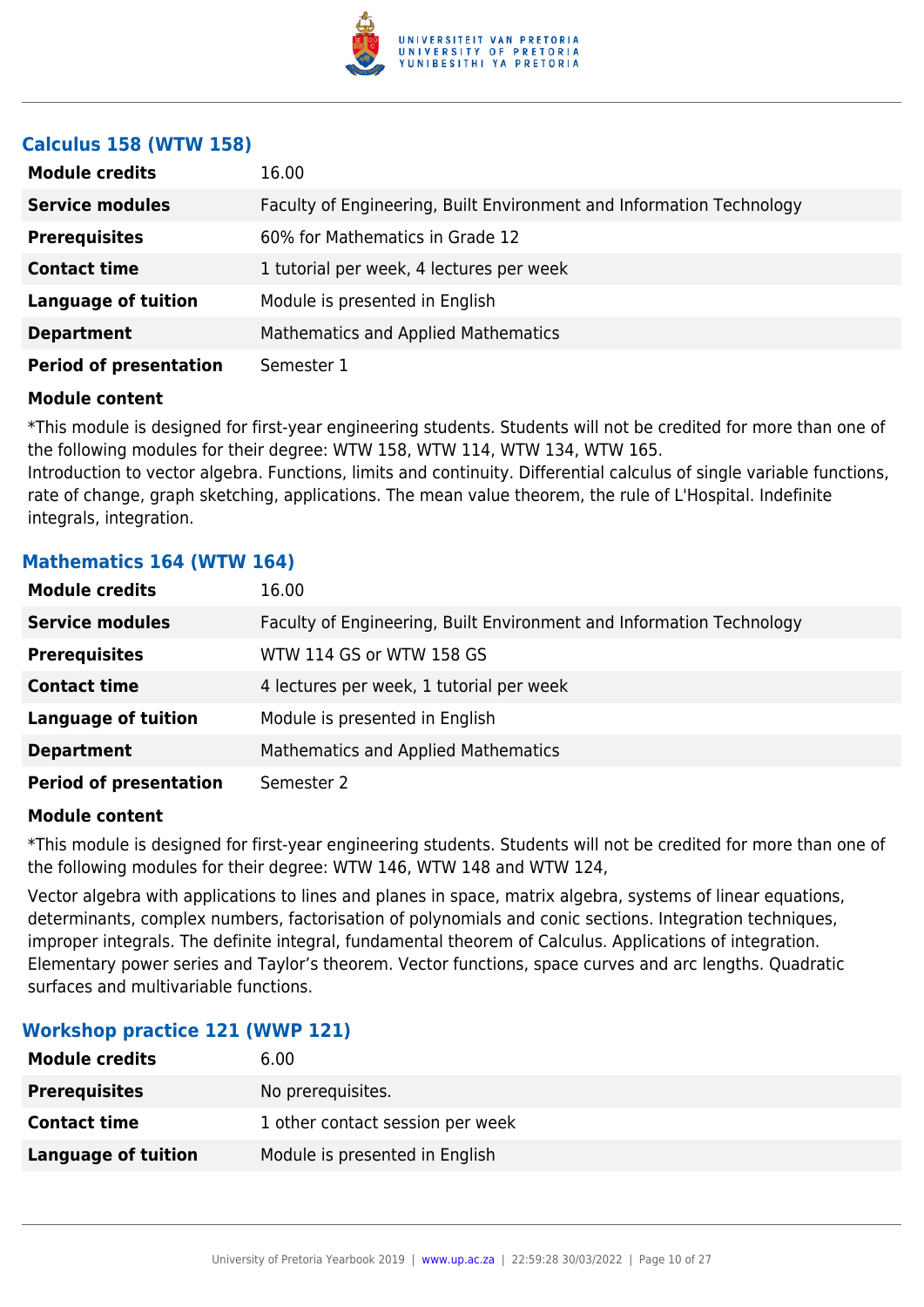

## **Department** Mechanical and Aeronautical Engineering

#### **Period of presentation** Semester 2

#### **Module content**

\*Attendance module only

The module is offered at the end of the first year of study and lasts at least eight days, during which training is given in the following workshops: electronic projects, panel wiring, electrical motors and switch gear, general machines, welding, turning and sheet metal work. Each student's progress is assessed after each workshop.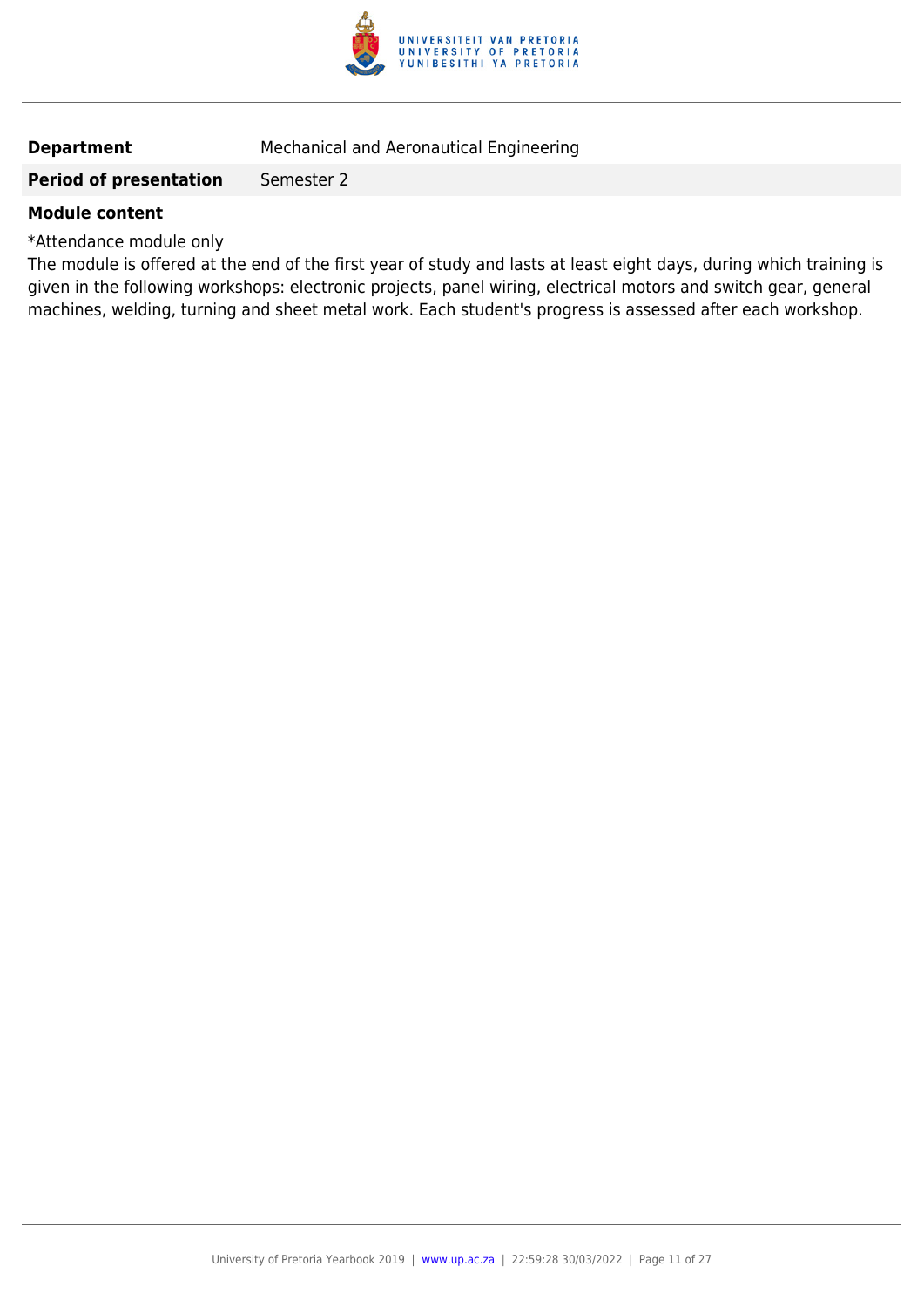

## Curriculum: Year 2

**Minimum credits: 144**

## **Core modules**

## **Engineering statistics 220 (BES 220)**

| <b>Module credits</b>         | 8.00                                       |
|-------------------------------|--------------------------------------------|
| <b>Prerequisites</b>          | WTW 158 GS, WTW 164 GS                     |
| <b>Contact time</b>           | 3 lectures per week                        |
| Language of tuition           | Separate classes for Afrikaans and English |
| <b>Department</b>             | Industrial and Systems Engineering         |
| <b>Period of presentation</b> | Semester 2                                 |

#### **Module content**

Engineering systems are often subjected to variation, uncertainty and incomplete information. Mathematical statistics provides the basis for effectively handling and quantifying the effect of these factors. This module provides an introduction to the concepts of mathematical statistics and will include the following syllabus themes: data analysis, probability theory, stochastic modelling, statistical inference and regression analysis.

## **Professional and technical communication 210 (BJJ 210)**

| <b>Module credits</b>         | 8.00                                             |
|-------------------------------|--------------------------------------------------|
| <b>Prerequisites</b>          | No prerequisites.                                |
| <b>Contact time</b>           | 1 discussion class per week, 3 lectures per week |
| <b>Language of tuition</b>    | Module is presented in English                   |
| <b>Department</b>             | Industrial and Systems Engineering               |
| <b>Period of presentation</b> | Semester 1                                       |

#### **Module content**

Communicate effectively, both orally and in writing, with engineering audiences and the community at large. Written communication as evidenced by: uses appropriate structure, use of modern or electronic communication methods; style and language for purpose and audience; uses effective graphical support; applies methods of providing information for use by others involved in engineering activity; meets the requirements of the target audience. Effective oral communication as evidenced by appropriate structure, style and language; appropriate visual materials; delivers fluently; meets the requirements of the intended audience. Audiences range from engineering peers, management and lay persons, using appropriate academic or professional discourse. Typed reports range from short (300-1 000 word plus tables diagrams) to long (10 000-15 000 words plus tables, diagrams, references and appendices), covering material at exit level. Methods of providing information include the conventional methods of the discipline, for example engineering drawings, as well as subject-specific methods.

#### **Productivity 220 (BPZ 220)**

**Module credits** 16.00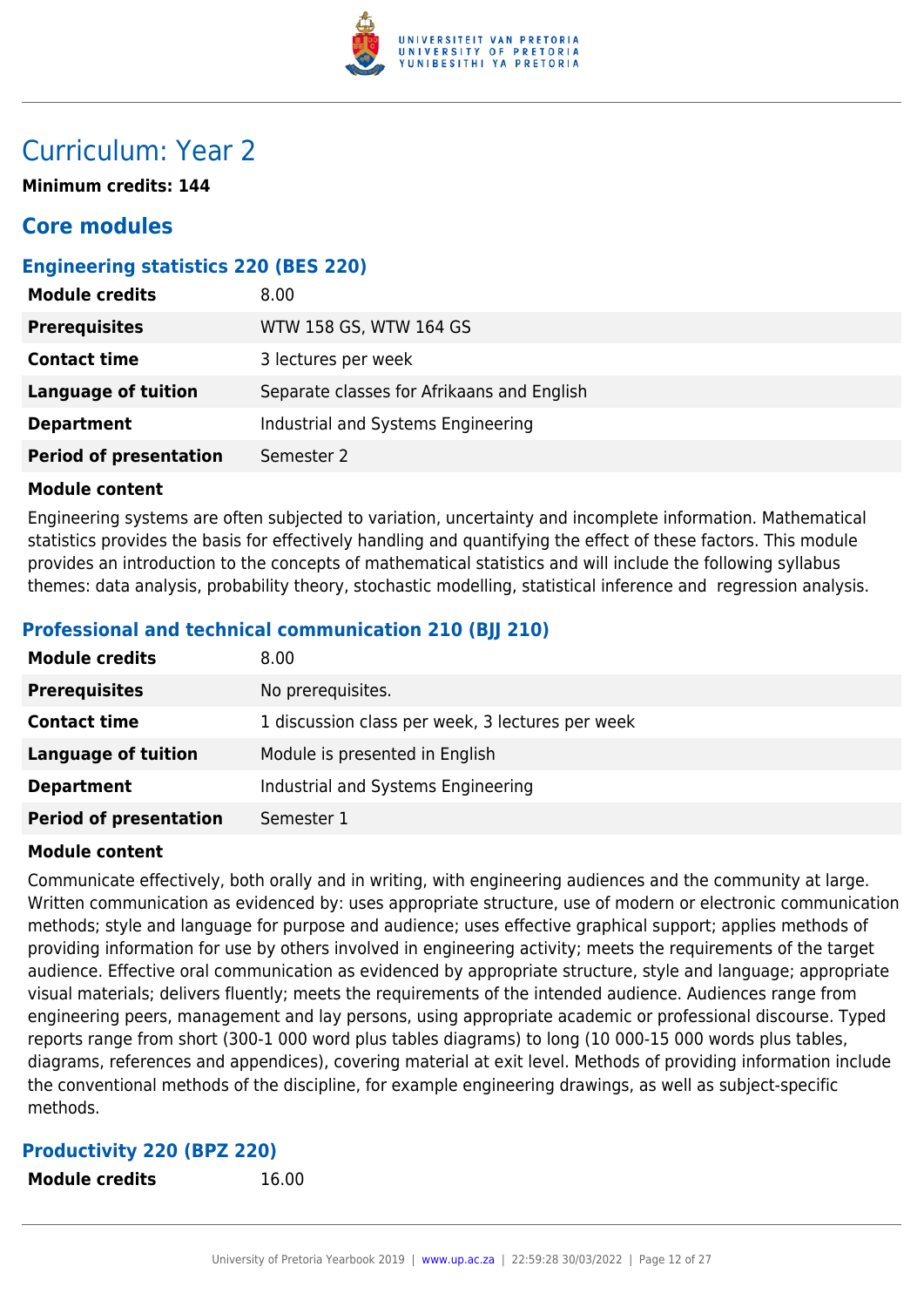

| <b>Prerequisites</b>          | No prerequisites.                                  |
|-------------------------------|----------------------------------------------------|
| <b>Contact time</b>           | 4 lectures per week, 2 discussion classes per week |
| Language of tuition           | Separate classes for Afrikaans and English         |
| <b>Department</b>             | Industrial and Systems Engineering                 |
| <b>Period of presentation</b> | Semester 2                                         |

Qualifying and quantifying productivity: efficiency, effectiveness, utilisation, profitability and competitiveness. Method study: critical examination and process flow charts and diagrams. Work measurement: time study and activity sampling. Organisational behaviour: motivation, incentive schemes, group forming, work teams, job design and change management. Ergonomics.

### **Community-based project 203 (JCP 203)**

| <b>Module credits</b>         | 8.00 <sub>1</sub>                          |
|-------------------------------|--------------------------------------------|
| <b>Prerequisites</b>          | No prerequisites.                          |
| <b>Contact time</b>           | 1 lecture per week                         |
| <b>Language of tuition</b>    | Separate classes for Afrikaans and English |
| <b>Department</b>             | <b>Informatics</b>                         |
| <b>Period of presentation</b> | Year                                       |

#### **Module content**

This module is integrated into all undergraduate academic programmes offered by the Faculty. Main objectives: execution of a community project aimed at achieving a beneficial impact on a section of society; awareness of personal, social and cultural values and an understanding of social issues; and development of life skills. Assessment: project proposal, written progress reports, peer assessment, assessment by community, presentation, report presented in the form of a blog.

## **Manufacturing and design 217 (MOW 217)**

| <b>Module credits</b>         | 16.00                                      |
|-------------------------------|--------------------------------------------|
| <b>Prerequisites</b>          | MGC 110                                    |
| <b>Contact time</b>           | 4 tutorials per week, 3 lectures per week  |
| <b>Language of tuition</b>    | Separate classes for Afrikaans and English |
| <b>Department</b>             | Mechanical and Aeronautical Engineering    |
| <b>Period of presentation</b> | Semester 1                                 |

#### **Module content**

Detailed exposure to manufacturing processes, and appropriate selection of manufacturing processes. Detailed exposure to machine elements, including belts, chains and bearings. Selection of standard components. Conceptual framework for design process including life cycle, ergonomics, component and material selection, manufacturing considerations, and evaluation of alternatives.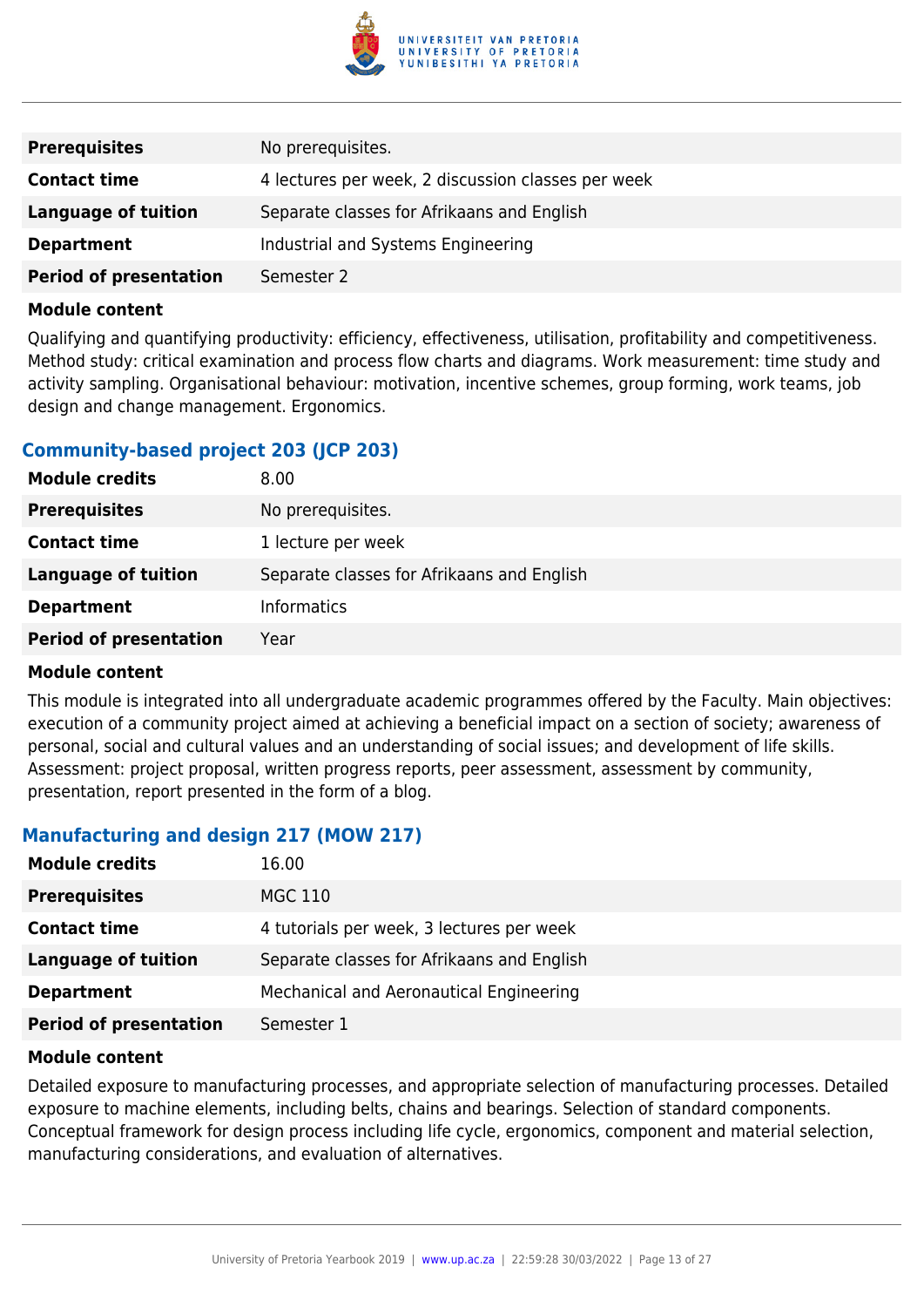

## **Programming and information technology 213 (MPR 213)**

| <b>Module credits</b>         | 16.00                                      |
|-------------------------------|--------------------------------------------|
| <b>Prerequisites</b>          | No prerequisites.                          |
| <b>Contact time</b>           | 4 lectures per week, 2 practicals per week |
| <b>Language of tuition</b>    | Separate classes for Afrikaans and English |
| <b>Department</b>             | Mechanical and Aeronautical Engineering    |
| <b>Period of presentation</b> | Semester 1                                 |
|                               |                                            |

#### **Module content**

Spreadsheet applications: Formulas and calculations, named ranges, plotting and trend lines, goal seek, linear programming, importing and exporting data, data navigation and filtering. Programming fundamentals: Names and objects, conditional and unconditional looping, branching, functions, modules, packages, reading and writing data files, graphical output (plotting). Solving simple problems using a high level programming language to develop, code and debug programs. Solving complex problems by breaking it down into a number of simple problems using concepts such as functions, modules and available packages. Programming principles are developed through solving mathematics and physics problems.

## **Dynamics 210 (MSD 210)**

| <b>Module credits</b>         | 16.00                                        |
|-------------------------------|----------------------------------------------|
| <b>Prerequisites</b>          | FSK 116 or FSK 176 and SWK 122 and WTW 256 # |
| <b>Contact time</b>           | 2 tutorials per week, 3 lectures per week    |
| <b>Language of tuition</b>    | Separate classes for Afrikaans and English   |
| <b>Department</b>             | Mechanical and Aeronautical Engineering      |
| <b>Period of presentation</b> | Semester 1                                   |
|                               |                                              |

#### **Module content**

Kinetics of systems of particles, Newton's 2nd law generalised for a system of particles, rate of change of momentum and angular momentum relations, work-energy relations, conservation laws, steady mass flow. Plane kinematics of rigid bodies, rotation, translation, general 2D motion, relative motion analysis. Moments and products of inertia. Plane kinetics of rigid bodies, equations of motion, rotation, translation, general 2D motion, work-energy relations. Vibration and time response.

#### **Thermodynamics 221 (MTX 221)**

| <b>Module credits</b>         | 16.00                                                          |
|-------------------------------|----------------------------------------------------------------|
| <b>Prerequisites</b>          | FSK 116 or FSK 176                                             |
| <b>Contact time</b>           | 3 lectures per week, 1 practical per week, 1 tutorial per week |
| <b>Language of tuition</b>    | Afrikaans and English are used in one class                    |
| <b>Department</b>             | Mechanical and Aeronautical Engineering                        |
| <b>Period of presentation</b> | Semester 2                                                     |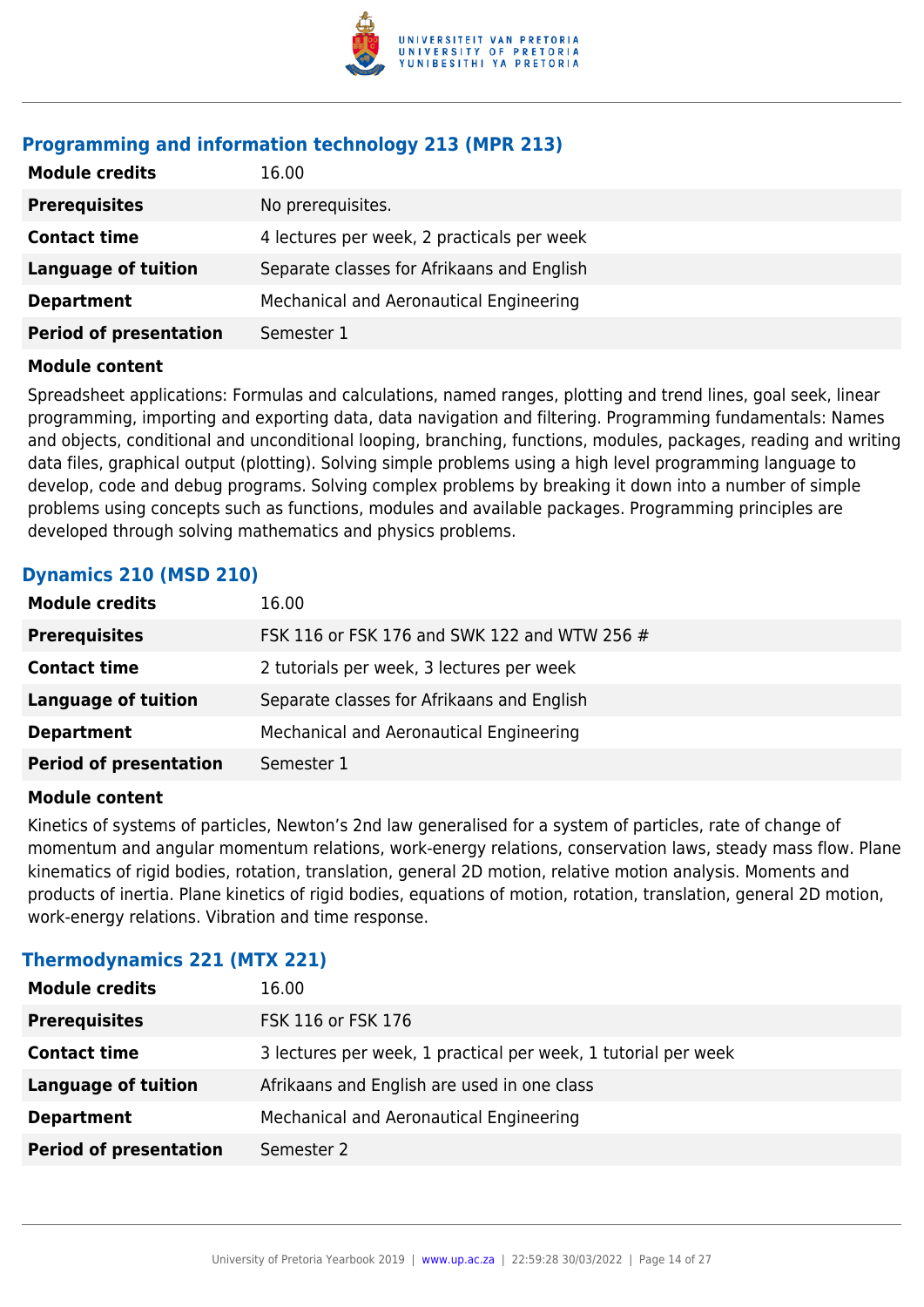

Application overview. Concepts: system, control mass, control volume, property, state, process, cycles, mass, volume, density, pressure, pure substances, property tables, ideal gases, work and heat, internal energy, enthalpy, specific heat capacity. First law of thermodynamics for control masses and control volumes. Conservation of mass. Processes: isothermal, polytropic, adiabatic, isentropic. Second law of thermodynamics and entropy for control masses and control volumes. Introduction to power cycles . Experimental techniques in thermodynamics.

### **Mathematics 238 (WTW 238)**

| <b>Module credits</b>         | 16.00                                                                |
|-------------------------------|----------------------------------------------------------------------|
| <b>Service modules</b>        | Faculty of Engineering, Built Environment and Information Technology |
| <b>Prerequisites</b>          | WTW 256 and WTW 258 GS                                               |
| <b>Contact time</b>           | 4 lectures per week, 1 tutorial per week                             |
| <b>Language of tuition</b>    | Separate classes for Afrikaans and English                           |
| <b>Department</b>             | Mathematics and Applied Mathematics                                  |
| <b>Period of presentation</b> | Semester 2                                                           |

#### **Module content**

Linear algebra, eigenvalues and eigenvectors with applications to first and second order systems of differential equations. Sequences and series, convergence tests. Power series with applications to ordinary differential equations with variable coefficients. Fourier series with applications to partial differential equations such as potential, heat and wave equations.

#### **Differential equations 256 (WTW 256)**

| <b>Module credits</b>         | 8.00                                                                 |
|-------------------------------|----------------------------------------------------------------------|
| <b>Service modules</b>        | Faculty of Engineering, Built Environment and Information Technology |
| <b>Prerequisites</b>          | WTW 158 and WTW 164                                                  |
| <b>Contact time</b>           | 1 tutorial per week, 2 lectures per week                             |
| <b>Language of tuition</b>    | Separate classes for Afrikaans and English                           |
| <b>Department</b>             | <b>Mathematics and Applied Mathematics</b>                           |
| <b>Period of presentation</b> | Semester 1                                                           |

#### **Module content**

Theory and solution methods for linear differential equations as well as for systems of linear differential equations. Theory and solution methods for first order non-linear differential equations. The Laplace transform with application to differential equations. Application of differential equations to modelling problems.

#### **Calculus 258 (WTW 258)**

| <b>Module credits</b>  | 8.00                                                                 |
|------------------------|----------------------------------------------------------------------|
| <b>Service modules</b> | Faculty of Engineering, Built Environment and Information Technology |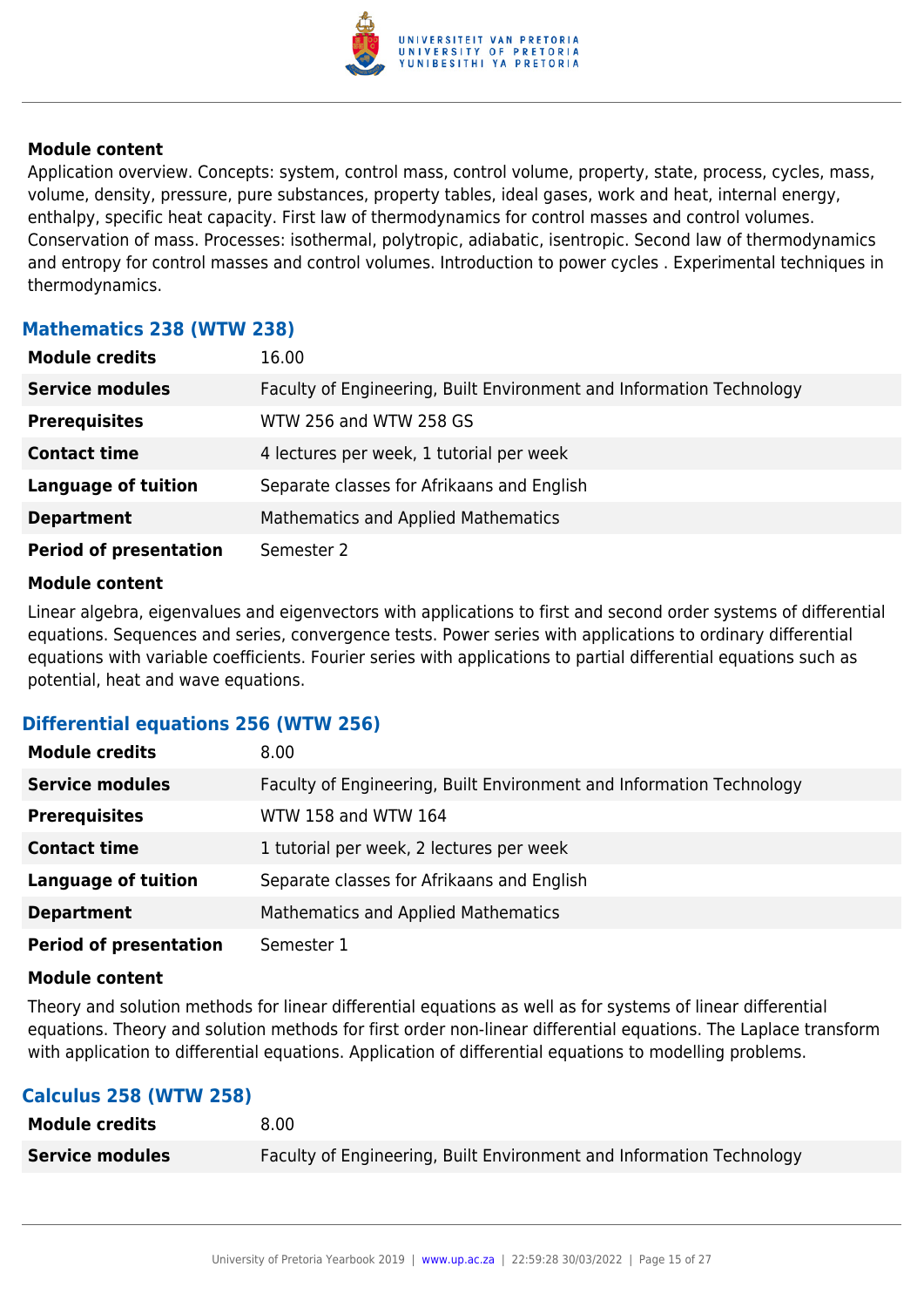

| <b>Prerequisites</b>          | WTW 158 and WTW 164                        |
|-------------------------------|--------------------------------------------|
| <b>Contact time</b>           | 1 tutorial per week, 2 lectures per week   |
| Language of tuition           | Separate classes for Afrikaans and English |
| <b>Department</b>             | <b>Mathematics and Applied Mathematics</b> |
| <b>Period of presentation</b> | Semester 1                                 |

Calculus of multivariable functions, directional derivatives. Extrema. Multiple integrals, polar, cylindrical and spherical coordinates. Line integrals and the theorem of Green. Surface integrals and the theorems of Gauss and Stokes.

#### **Numerical methods 263 (WTW 263)**

| <b>Module credits</b>         | 8.00                                                                 |
|-------------------------------|----------------------------------------------------------------------|
| <b>Service modules</b>        | Faculty of Engineering, Built Environment and Information Technology |
| <b>Prerequisites</b>          | <b>WTW 164</b>                                                       |
| <b>Contact time</b>           | 2 lectures per week, 1 tutorial per week                             |
| <b>Language of tuition</b>    | Separate classes for Afrikaans and English                           |
| <b>Department</b>             | <b>Mathematics and Applied Mathematics</b>                           |
| <b>Period of presentation</b> | Semester 2                                                           |

#### **Module content**

Numerical integration. Numerical methods to approximate the solution of non-linear equations, systems of equations (linear and non-linear), differential equations and systems of differential equations. Direct methods to solve linear systems of equations.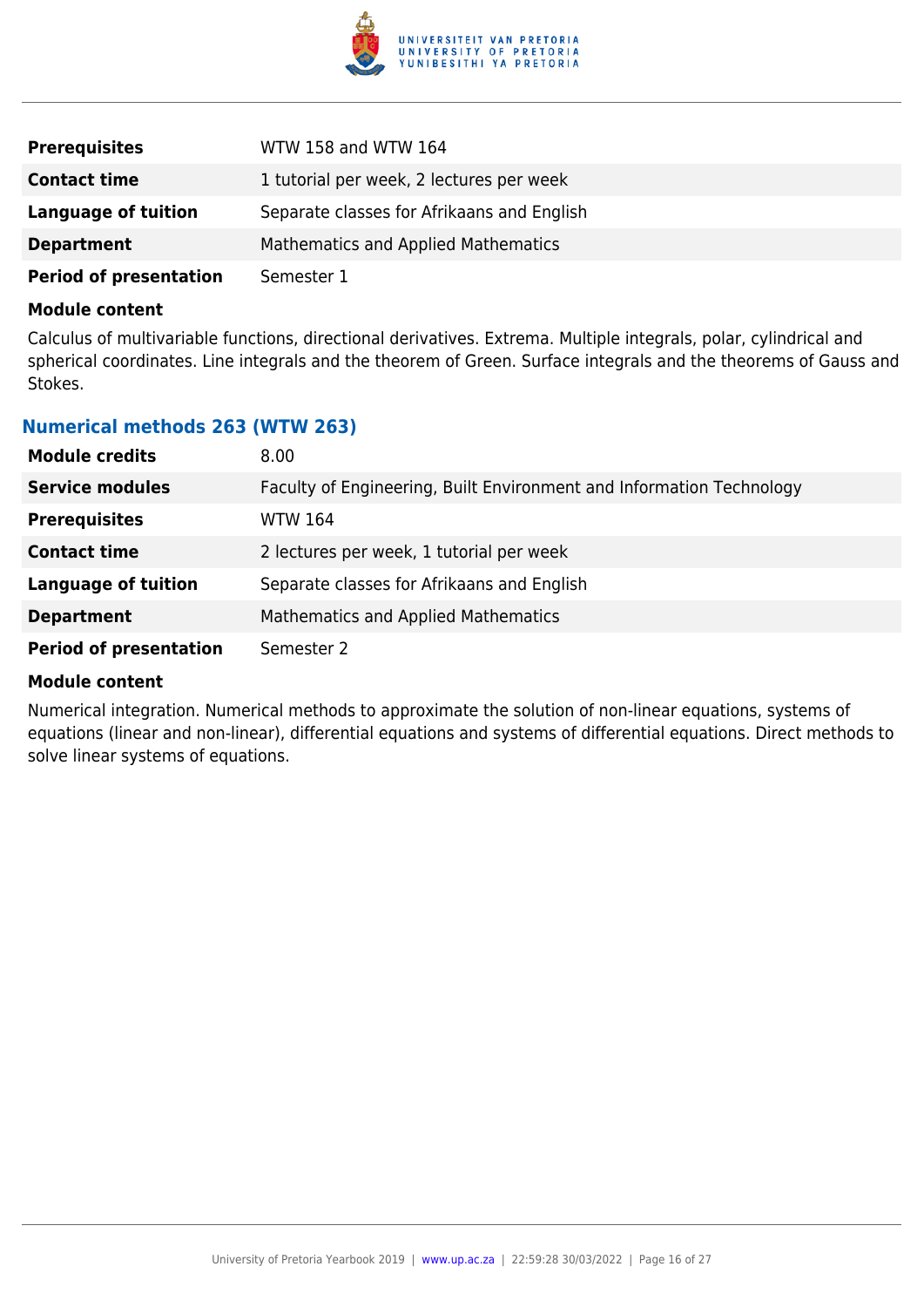

## Curriculum: Year 3

**Minimum credits: 154**

## **Core modules**

## **Industrial analysis 313 (BAN 313)**

| <b>Module credits</b>         | 8.00                               |
|-------------------------------|------------------------------------|
| <b>Prerequisites</b>          | <b>BES 220</b>                     |
| <b>Contact time</b>           | 3 lectures per week                |
| <b>Language of tuition</b>    | Module is presented in English     |
| <b>Department</b>             | Industrial and Systems Engineering |
| <b>Period of presentation</b> | Semester 1                         |

### **Module content**

Mathematical statistics provides the basis for a number of important applications in the engineering environment. This module provides an introduction to the most important of these applications and will include the following syllabus themes: Monte Carlo simulation, decision analysis, forecasting and data-dependent modelling.

## **Facilities planning 320 (BFB 320)**

| <b>Module credits</b>         | 8.00                                             |
|-------------------------------|--------------------------------------------------|
| <b>Prerequisites</b>          | No prerequisites.                                |
| <b>Contact time</b>           | 2 lectures per week, 1 discussion class per week |
| Language of tuition           | Module is presented in English                   |
| <b>Department</b>             | Industrial and Systems Engineering               |
| <b>Period of presentation</b> | Semester 2                                       |

#### **Module content**

This module introduces the principles, approaches, methods, techniques and tools to systematically determine facility requirements, determine the required space of and relationships between activities, develop and evaluate alternative plans and layouts and present the results. Aspects such as facilities location, manufacturing and service process design, capacity planning, materials handling, personnel facilities, storage and warehousing are also addressed. A structured facility design project forms an integral part of the course.

## **Information systems design 320 (BID 320)**

| <b>Module credits</b> | 16.00                                                           |
|-----------------------|-----------------------------------------------------------------|
| <b>Prerequisites</b>  | No prerequisites.                                               |
| <b>Contact time</b>   | 1 tutorial per week, 3 lectures per week, 2 practicals per week |
| Language of tuition   | Module is presented in English                                  |
| <b>Department</b>     | Industrial and Systems Engineering                              |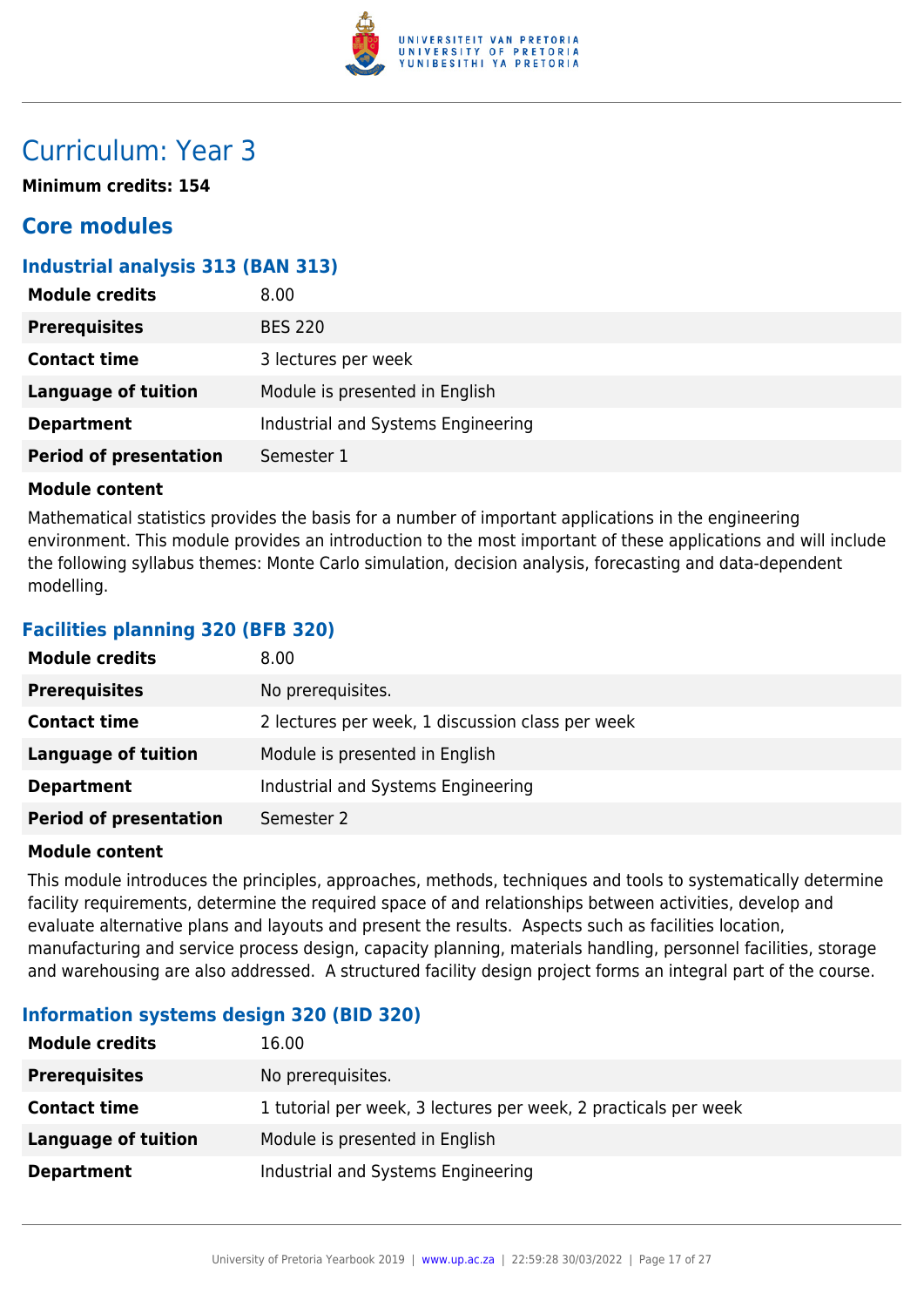

#### **Period of presentation** Semester 2

#### **Module content**

Systems development planning, system requirement analysis, different approaches towards structured analysis and design of systems, process design, database design and normalization, object-oriented design and modelling, information system application building and testing.

#### **Industrial logistics 320 (BLK 320)**

| <b>Module credits</b>         | 16.00                                              |
|-------------------------------|----------------------------------------------------|
| <b>Prerequisites</b>          | (BOB 310)                                          |
| <b>Contact time</b>           | 2 discussion classes per week, 4 lectures per week |
| Language of tuition           | Separate classes for Afrikaans and English         |
| <b>Department</b>             | Industrial and Systems Engineering                 |
| <b>Period of presentation</b> | Semester 2                                         |

#### **Module content**

Role of logistics in the economy and organisation. Customer service. Forecasting. Logistics information systems and electronic information flow. Inventory management. Managing materials flow. Distribution channels. Transportation. Warehousing. Packaging. Strategic purchasing. Global logistics. Organising and controlling logistics. Supply chain management. Supply chain finance and performance measurement. SCOR reference models. Implementing logistics strategy.

#### **Operational management 310 (BOB 310)**

| <b>Module credits</b>         | 16.00                                      |
|-------------------------------|--------------------------------------------|
| <b>Prerequisites</b>          | No prerequisites.                          |
| <b>Contact time</b>           | 2 practicals per week, 4 lectures per week |
| Language of tuition           | Module is presented in English             |
| <b>Department</b>             | Industrial and Systems Engineering         |
| <b>Period of presentation</b> | Semester 1                                 |

#### **Module content**

Introduction to operations management, operations strategy and competitiveness. World-class and agile manufacturing. Operations planning in the service industries. The manufacturing management environment. Batching principles (EOQ and DEL). Manufacturing planning and control systems. Sales and operations planning. Capacity planning and control. Demand management. Master production scheduling. Materials requirements planning (MRP). Distribution requirements planning. Just-in-time (JIT) manufacturing. Synchronous manufacturing (Theory of constraints). Comparing MRP, JIT and TOC. Shop-floor scheduling and control. Integration and implementation of manufacturing planning and control systems. Enterprise Resource Planning (ERP) systems. Business process transformation.

#### **Operational research 312 (BOZ 312)**

**Module credits** 16.00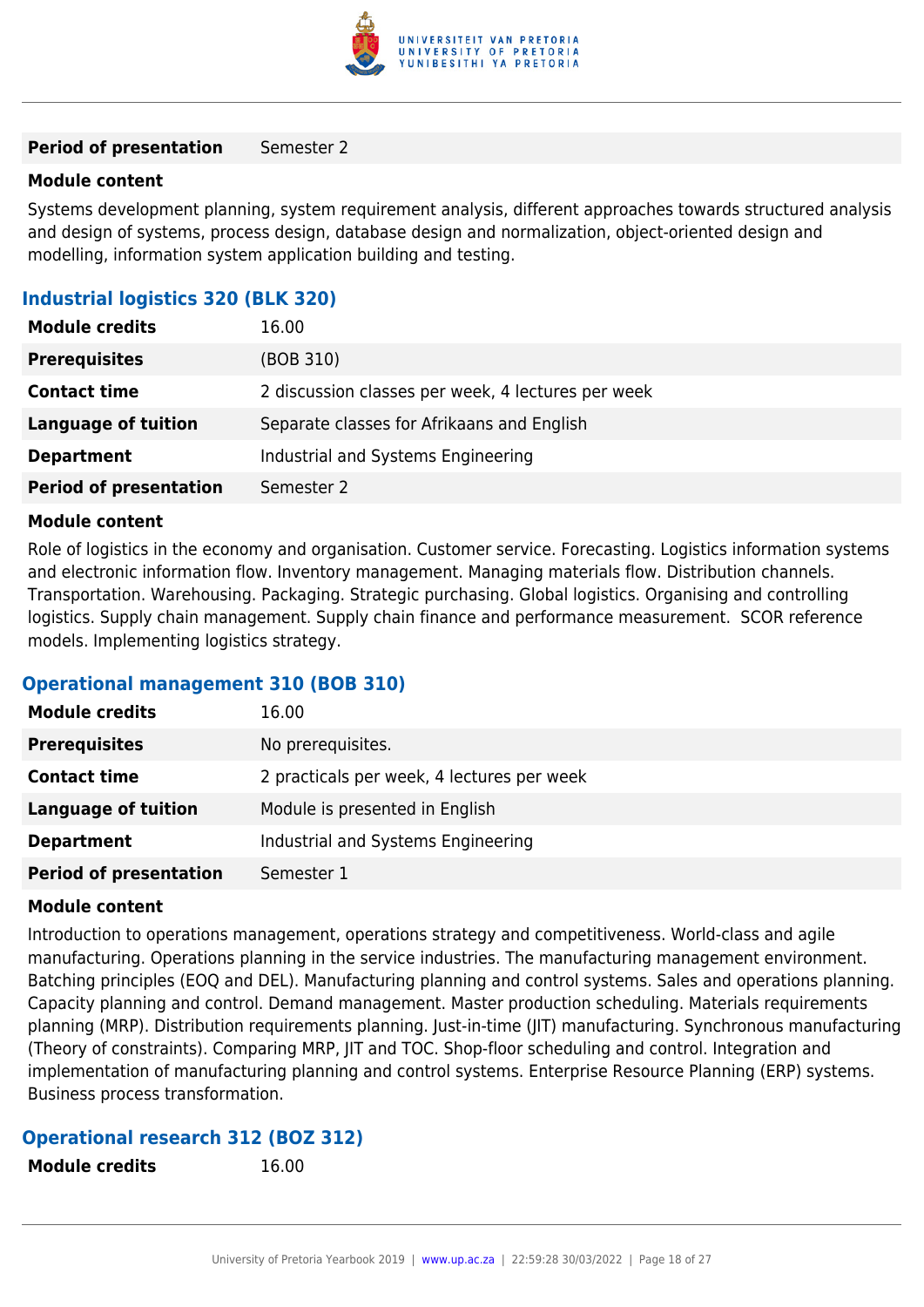

| <b>Prerequisites</b>          | No prerequisites.                                  |
|-------------------------------|----------------------------------------------------|
| <b>Contact time</b>           | 4 lectures per week, 2 discussion classes per week |
| Language of tuition           | Module is presented in English                     |
| <b>Department</b>             | Industrial and Systems Engineering                 |
| <b>Period of presentation</b> | Semester 1                                         |

Introduction to Operations Research, and more specifically the branch of optimisation and its application to industrial problems. In the module the topics of linear and integer linear programming are introduced. The focus is on identifying and scoping appropriate problems, the subsequent formulation of problems, solution algorithms, and post-optimisation sensitivity analysis. Students are exposed to solving problems using optimisation software.

### **Practical training 310 (BPY 310)**

| <b>Module credits</b>         | 16.00                                      |
|-------------------------------|--------------------------------------------|
| <b>Prerequisites</b>          | No prerequisites.                          |
| <b>Contact time</b>           | 1 other contact session per week           |
| Language of tuition           | Separate classes for Afrikaans and English |
| <b>Department</b>             | Industrial and Systems Engineering         |
| <b>Period of presentation</b> | Semester 1 or Semester 2                   |

#### **Module content**

#### \*Attendance module only

During or at the end of the second year of study, students in industrial engineering undergo at least six weeks of prescribed practical training in the industry. A satisfactory report on the practical training must be submitted to the Faculty Administration within one week of registration. In exceptional circumstances the prescribed minimum period can be reduced, as approved by the chairman of the School of Engineering.

#### **Business engineering 321 (BPZ 321)**

| <b>Module credits</b>         | 16.00                                     |
|-------------------------------|-------------------------------------------|
| <b>Contact time</b>           | 4 lectures per week, 2 tutorials per week |
| Language of tuition           | Module is presented in English            |
| <b>Department</b>             | Industrial and Systems Engineering        |
| <b>Period of presentation</b> | Semester 2                                |

#### **Module content**

Strategic analysis; strategy formulation; blue-ocean strategy; grand strategy matrix; SWOT/ TOWS analysis; strategy canvas; customer segmentation; marketing mix; value chain; business model canvas; business model analysis; combination of business models to create new ideas; change management; entrepreneurship; creating a business plan; integration of theory with real world application.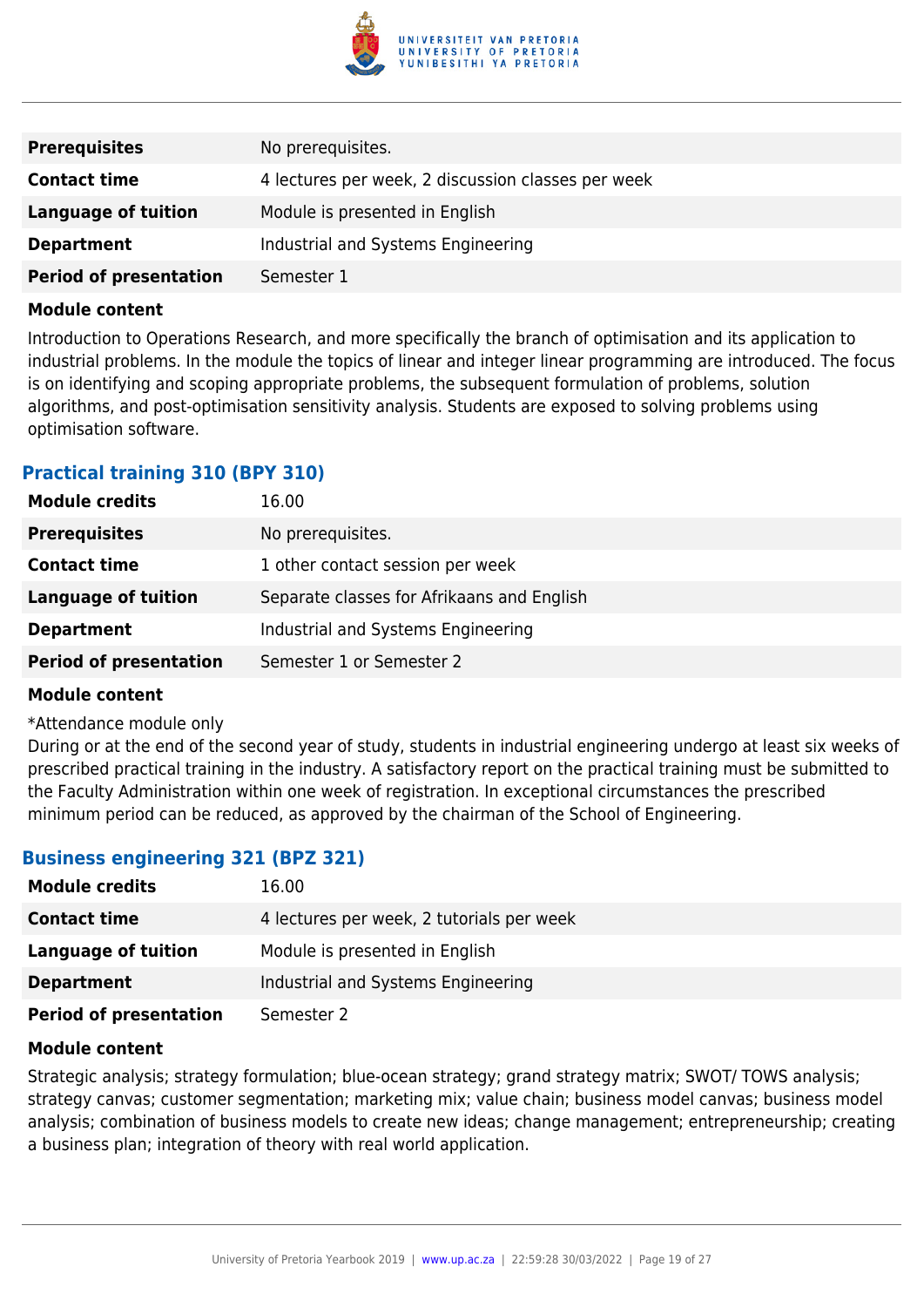

## **Engineering management 310 (BSS 310)**

| <b>Module credits</b>         | 8.00                                             |
|-------------------------------|--------------------------------------------------|
| <b>Prerequisites</b>          | No prerequisites.                                |
| <b>Contact time</b>           | 1 discussion class per week, 2 lectures per week |
| <b>Language of tuition</b>    | Separate classes for Afrikaans and English       |
| <b>Department</b>             | Industrial and Systems Engineering               |
| <b>Period of presentation</b> | Semester 1                                       |

#### **Module content**

#### Programme and systems engineering

Concepts: Application of project management, systems thinking, systems approach, product, system and project life cycles, project phases and specification practices. Development models: stage-gate development, project charter, systems engineering models, systems engineering management and life cycle characteristics. Planning and Scheduling: task definition, work breakdown structures, duration estimation, Gantt charts, critical path, resource handling. Costs and Budgets: cost estimates, project life cycle costs, work authorisation. Control: project organisation. Legal: contracts, intellectual property. Case studies and semester project Engineering Economics

Decision making in an engineering environment. Allocation of cost. Money-time relationships (discreet interest formulae, tables, financial calculator, Excel). Bases for comparison of alternatives (present worth, annual worth,). Decision making among alternatives before and after tax (useful lives equal to study period, useful lives different among alternatives).

## **Simulation modelling 321 (BUY 321)**

| <b>Module credits</b>         | 16.00                              |
|-------------------------------|------------------------------------|
| <b>Prerequisites</b>          | (BAN 313)                          |
| <b>Contact time</b>           | 6 lectures per week                |
| <b>Language of tuition</b>    | Module is presented in English     |
| <b>Department</b>             | Industrial and Systems Engineering |
| <b>Period of presentation</b> | Semester 2                         |

#### **Module content**

Introduction to simulation as technique. Simulation methodology. Formulation of problem situations by means of simulation models with the emphasis on discrete models. Input and output analysis. Introduction to simulation software.

#### **Financial management 110 (FBS 110)**

| <b>Module credits</b>  | 10.00                                                                                                                |
|------------------------|----------------------------------------------------------------------------------------------------------------------|
| <b>Service modules</b> | Faculty of Engineering, Built Environment and Information Technology<br>Faculty of Natural and Agricultural Sciences |
| <b>Prerequisites</b>   | No prerequisites.                                                                                                    |
| <b>Contact time</b>    | 3 lectures per week                                                                                                  |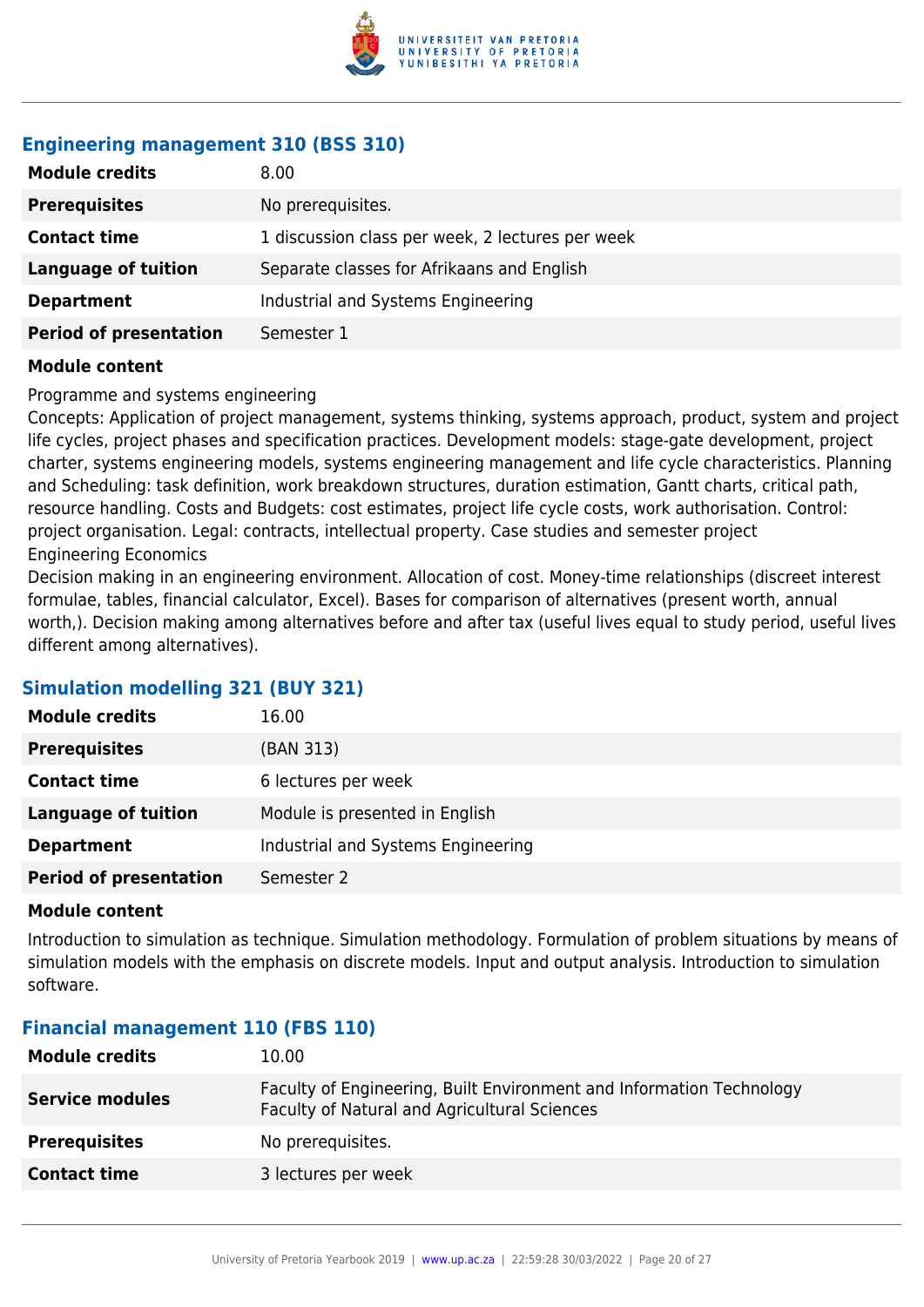

| Language of tuition           | Module is presented in English |
|-------------------------------|--------------------------------|
| <b>Department</b>             | <b>Financial Management</b>    |
| <b>Period of presentation</b> | Semester 1                     |

\*Only for BSc (Mathematical Statistics. Construction Management, Real Estate and Quantity Surveying) and BEng (Industrial Engineering) students.

Purpose and functioning of financial management. Basic financial management concepts. Accounting concepts and the use of the basic accounting equation to describe the financial position of a business. Recording of financial transactions. Relationship between cash and accounting profit. Internal control and the management of cash. Debtors and short-term investments. Stock valuation models. Depreciation. Financial statements of a business. Distinguishing characteristics of the different forms of businesses. Overview of financial markets and the role of financial institutions. Risk and return characteristics of various financial instruments. Issuing ordinary shares and debt instruments.

### **Engineering activity and group work 320 (MIA 320)**

| <b>Module credits</b>         | 8.00                                                                                  |
|-------------------------------|---------------------------------------------------------------------------------------|
| <b>Prerequisites</b>          | (BSS 310), (CJJ 310) or (EJJ 210) or (BJJ 210) or (MJJ 210) or (NJJ 210) or (PJJ 210) |
| <b>Contact time</b>           | 1 other contact session per week, 2 lectures per week                                 |
| <b>Language of tuition</b>    | Module is presented in English                                                        |
| <b>Department</b>             | Mechanical and Aeronautical Engineering                                               |
| <b>Period of presentation</b> | Semester 2                                                                            |

#### **Module content**

Two exit learning outcomes (ELO) of ECSA are addressed and each must be passed in the same semester. ELO7: Demonstrate critical awareness of the impact of engineering activity on the social, industrial and physical environment. The history of engineering globally and in South Africa. Most important engineering projects globally and in South Africa. The impact of technology on society. Occupational and public health and safety. Occupational Health and Safety Act. Impacts on the physical environment. The personal, social, cultural values and requirements of those affected by engineering activity. The combination of social, workplace (industrial) and physical environmental factors are appropriate to the discipline of the qualification. ELO8: Demonstrate competence to work effectively on a small project as an individual, in teams and in multidisciplinary environments. Identifies and focuses on objectives. Works strategically. Executes tasks effectively. Delivers completed work on time. Effective team work: Makes individual contribution to team activity; performs critical functions; enhances work of fellow team members; benefits from support of team members; communicates effectively with team members; delivers completed work on time. Multidisciplinary work by the following: Acquires a working knowledge of co-workers' discipline; uses a systems engineering approach; communicates across disciplinary boundaries. Report and presentation on team project. Tasks require co-operation across at least one disciplinary boundary. Students acquire a working knowledge of co-workers discipline. Students communicate between disciplinary boundaries.

#### **Manufacturing systems 311 (MVS 311)**

**Module credits** 16.00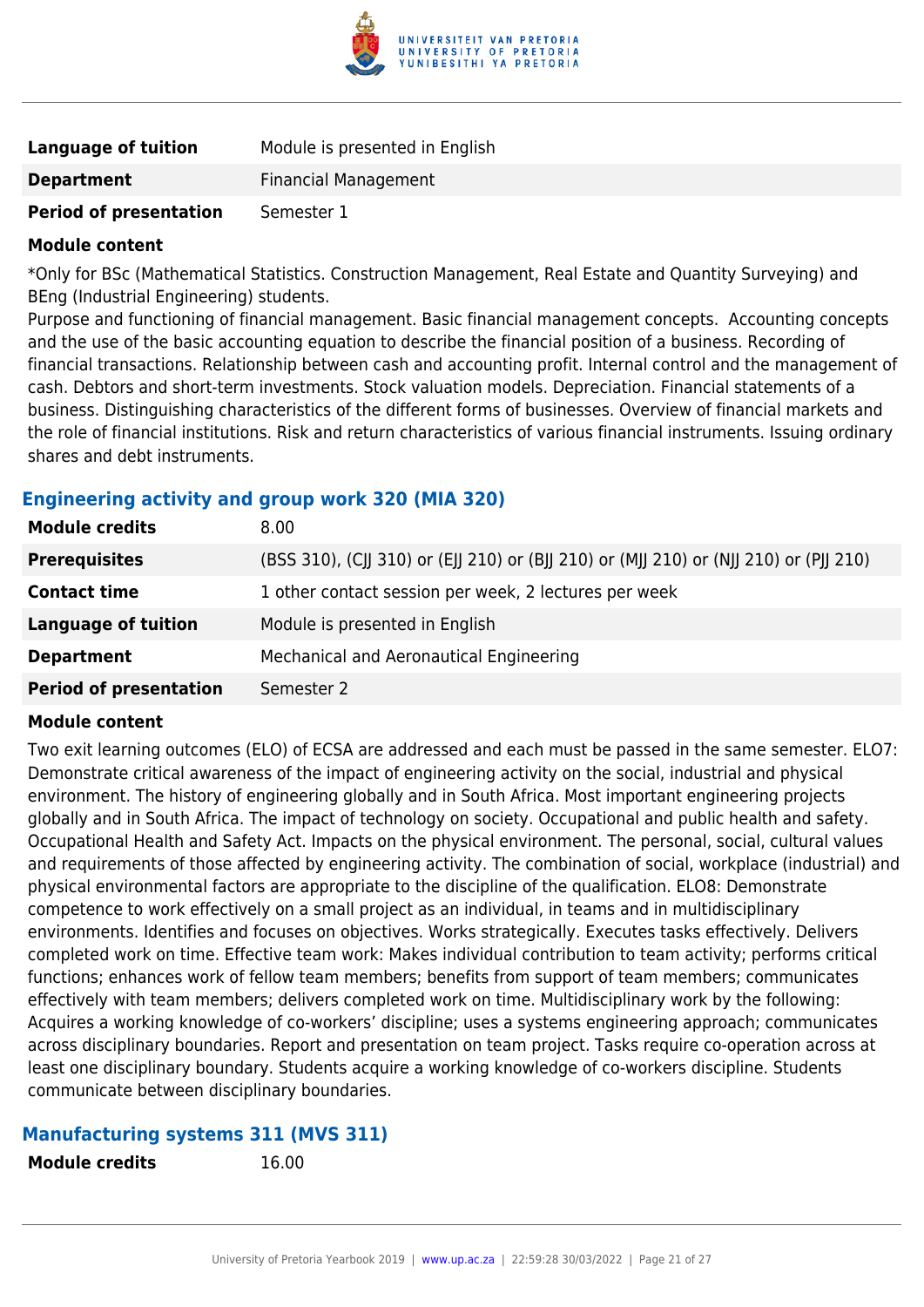

| <b>Prerequisites</b>          | No prerequisites.                         |
|-------------------------------|-------------------------------------------|
| <b>Contact time</b>           | 3 tutorials per week, 3 lectures per week |
| Language of tuition           | Module is presented in English            |
| <b>Department</b>             | Mechanical and Aeronautical Engineering   |
| <b>Period of presentation</b> | Semester 1                                |

Modern manufacturing of plastic products, powder metallurgy, micro-electronic manufacturing and nontraditional machining. Quality control by work- holding devices, measurement, inspection and testing and determination of process capability. Manufacturing automation, rapid prototyping and free form fabrication. Manufacturing systems design concepts like Jobshop, Flowshop, Leanshop with linked cells, Projectshop and continuous processing.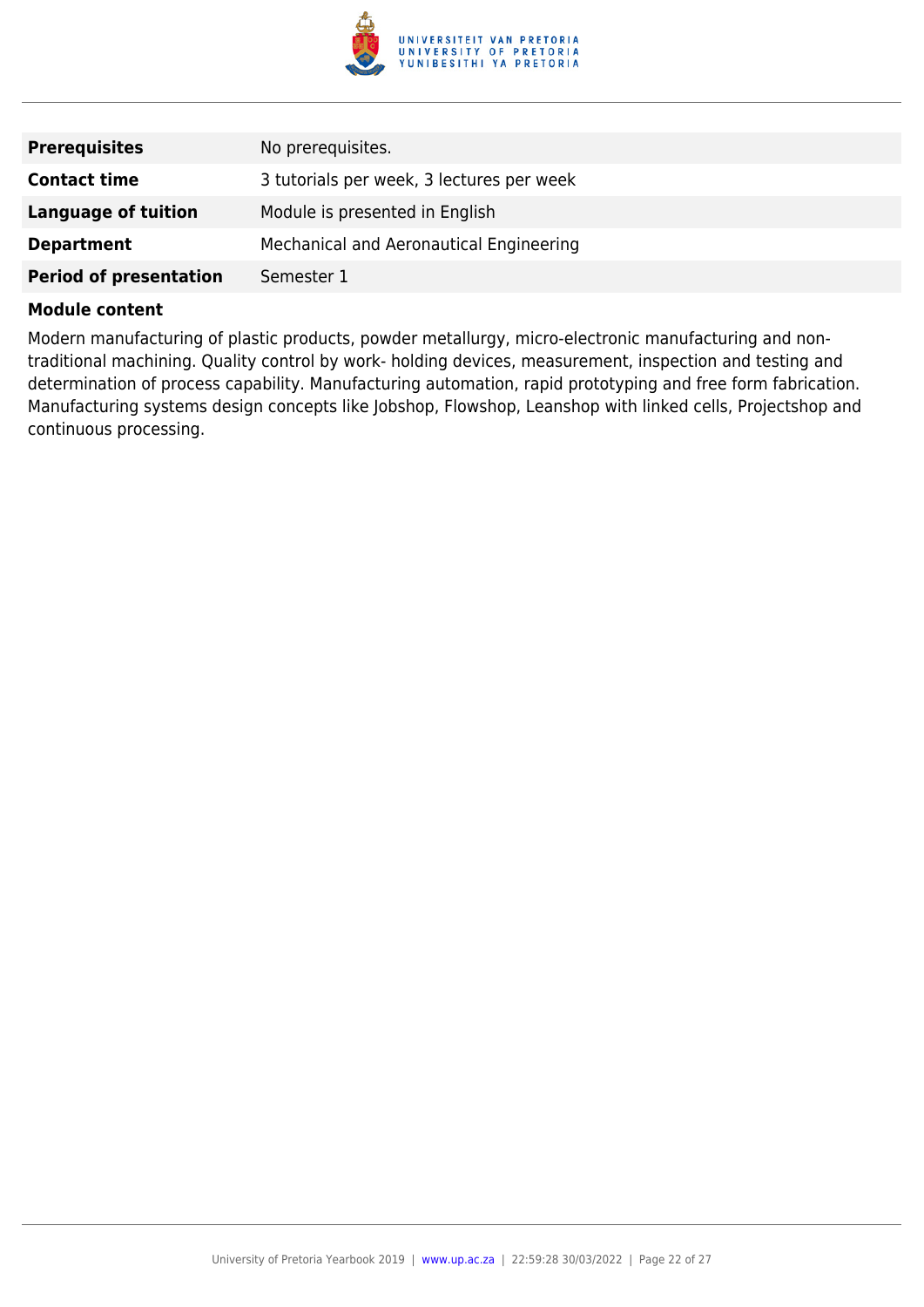

## Curriculum: Final year

**Minimum credits: 144**

## **Core modules**

## **Labour relations 320 (ABV 320)**

| <b>Module credits</b>         | 20.00                                                                                                |
|-------------------------------|------------------------------------------------------------------------------------------------------|
| <b>Service modules</b>        | Faculty of Engineering, Built Environment and Information Technology<br><b>Faculty of Humanities</b> |
| <b>Prerequisites</b>          | No prerequisites.                                                                                    |
| <b>Contact time</b>           | 3 lectures per week                                                                                  |
| <b>Language of tuition</b>    | Separate classes for Afrikaans and English                                                           |
| <b>Department</b>             | Human Resource Management                                                                            |
| <b>Period of presentation</b> | Semester 2                                                                                           |

#### **Module content**

The theoretical basis of Labour Relations

In this section the basic concepts, historical context and theoretical approaches to the field of labour relations will be discussed. The institutional framework in which labour relations operates, will be addressed with particular emphasis on the structural mechanisms and institutional processes. The service relationship that forms the basis of labour relations practices, will also be analysed.

Labour Relations practice

In this section students are taught the conceptual and practical skills related to practice aspects such as handling of grievances, disciplining, retrenchments, collective bargaining, industrial action and dispute resolution.

## **Business law 310 (BER 310)**

| <b>Module credits</b>         | 16.00                                                                |
|-------------------------------|----------------------------------------------------------------------|
| <b>Service modules</b>        | Faculty of Engineering, Built Environment and Information Technology |
| <b>Prerequisites</b>          | No prerequisites.                                                    |
| <b>Contact time</b>           | 4 lectures per week                                                  |
| <b>Language of tuition</b>    | Separate classes for Afrikaans and English                           |
| <b>Department</b>             | Mercantile Law                                                       |
| <b>Period of presentation</b> | Semester 1                                                           |

#### **Module content**

Introduction to law. General principles of the law of contract. Specific contracts: purchase contracts; letting and hiring of work; employment contracts. Agency. General aspects of entrepreneurial law. Dispute resolution mediation and arbitration.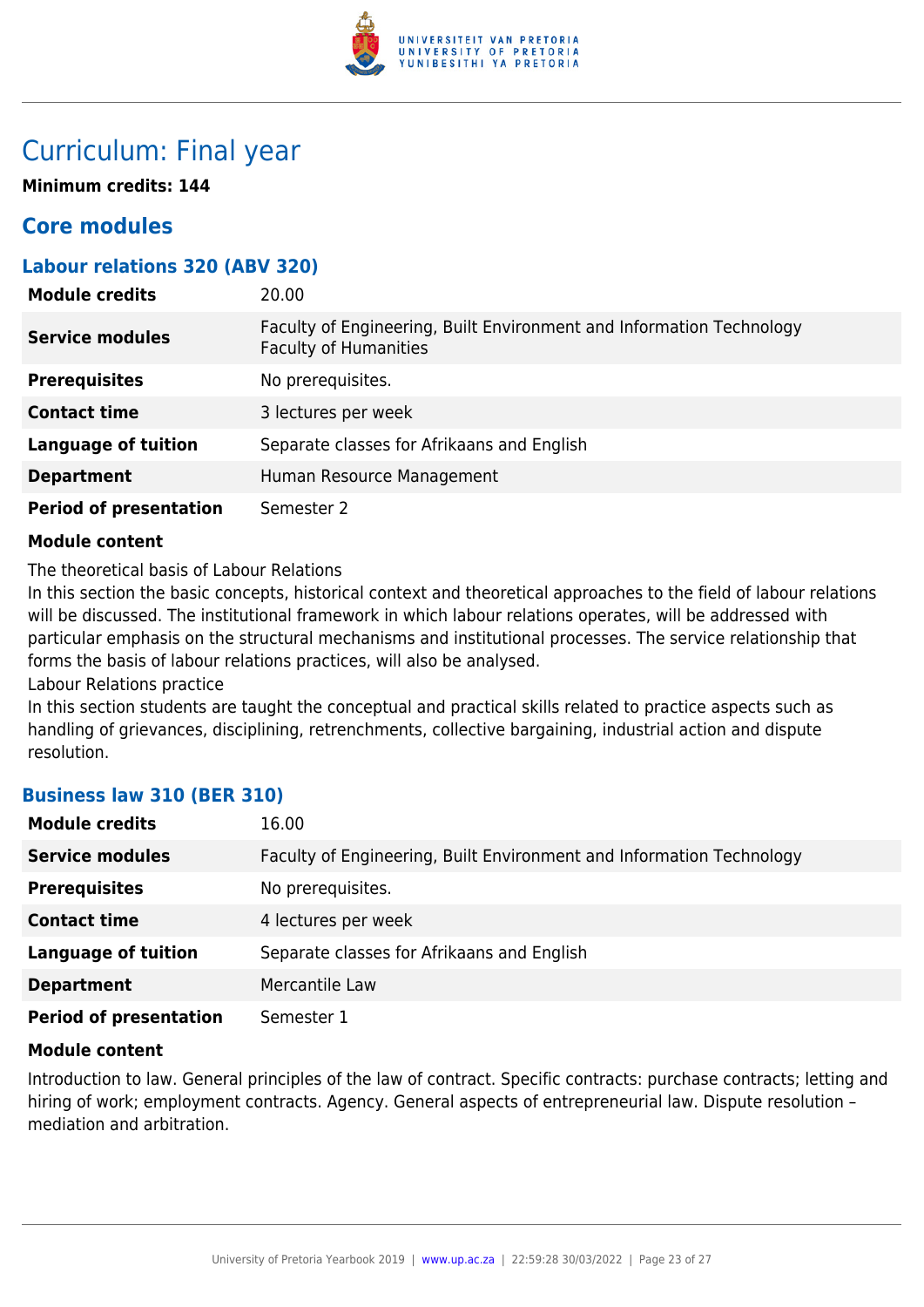

## **Quality assurance 410 (BGC 410)**

| <b>Module credits</b>         | 16.00                                      |
|-------------------------------|--------------------------------------------|
| <b>Prerequisites</b>          | No prerequisites.                          |
| <b>Contact time</b>           | 4 lectures per week                        |
| <b>Language of tuition</b>    | Separate classes for Afrikaans and English |
| <b>Department</b>             | Industrial and Systems Engineering         |
| <b>Period of presentation</b> | Semester 1                                 |
| <b>Module content</b>         |                                            |

Introduction to quality and quality management systems. Statistical process control. Acceptance control.

## **Engineering economics 420 (BIE 420)**

| <b>Module credits</b>         | 8.00                                             |
|-------------------------------|--------------------------------------------------|
| <b>Prerequisites</b>          | No prerequisites.                                |
| <b>Contact time</b>           | 2 lectures per week, 1 discussion class per week |
| Language of tuition           | Separate classes for Afrikaans and English       |
| <b>Department</b>             | Industrial and Systems Engineering               |
| <b>Period of presentation</b> | Semester 2                                       |

#### **Module content**

Money-time relationships and equivalence (interest formulae, effective interest rate, bonds and loans). Bases for comparison of alternatives (present worth, annual worth, Internal rate of return, external rate of return, investment balance diagrams, Decision making among alternatives (useful lives equal to study period, useful lives different among alternatives, mutually exclusive alternatives in terms of combinations of proposals). The influence of inflation on engineering economic calculations. Decision making among alternatives on an after-tax basis. Replacement analysis (the economic life of an asset, retirement without replacement). Risk analysis of cash flows.

#### **Operational research 410 (BON 410)**

| <b>Module credits</b>         | 16.00                                    |
|-------------------------------|------------------------------------------|
| <b>Prerequisites</b>          | (BES 220), (BOZ 312)                     |
| <b>Contact time</b>           | 3 lectures per week, 1 tutorial per week |
| <b>Language of tuition</b>    | Module is presented in English           |
| <b>Department</b>             | Industrial and Systems Engineering       |
| <b>Period of presentation</b> | Semester 1                               |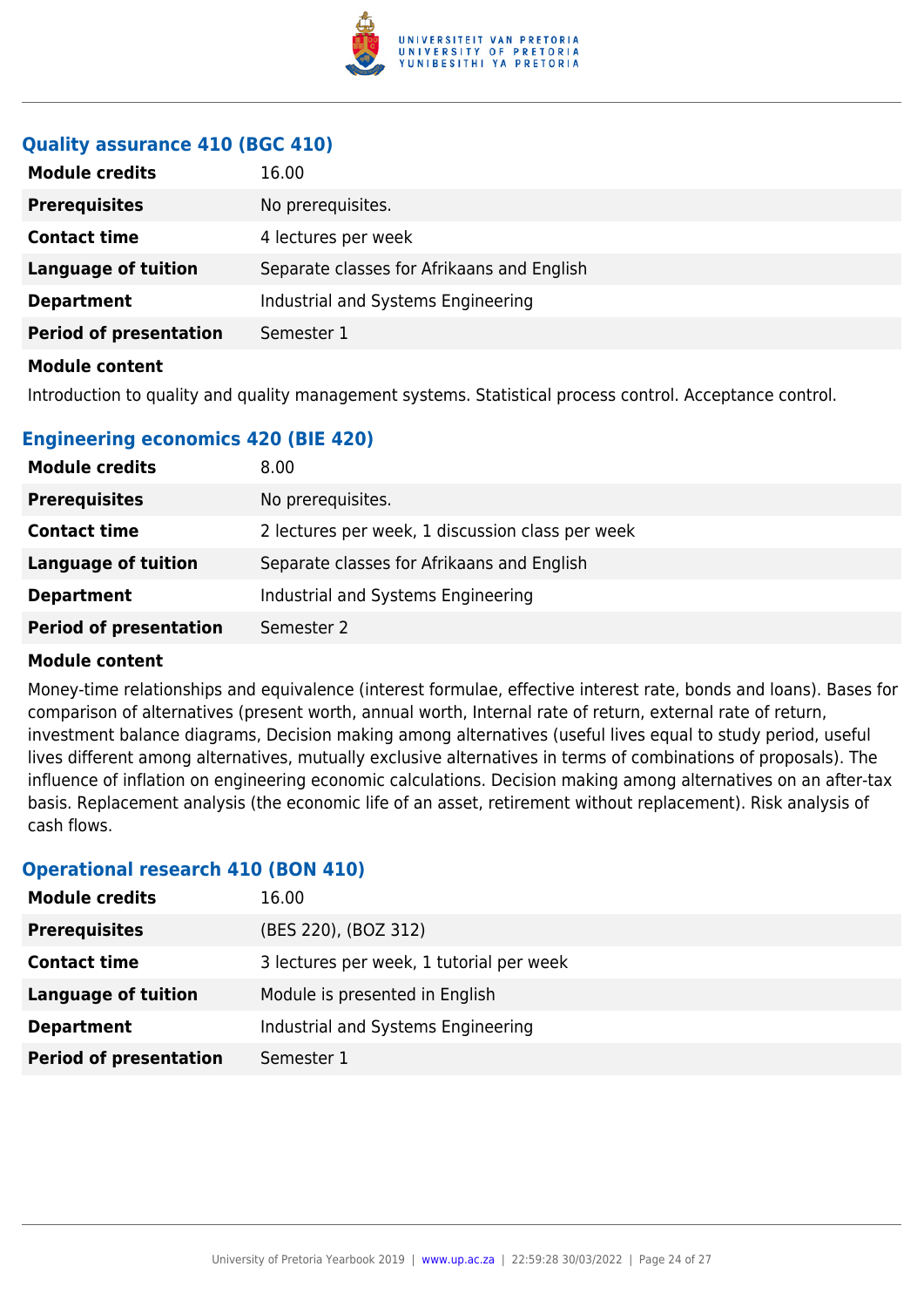

Review of basic probability, Markov chain models, Markov decision models. Queuing systems: M/M/1 queues (both finite and infinite capacity), etc.; deterministic and stochastic inventory models. Competitive games: pure and mixed strategies, optimum strategy, two-person zero-sum games, graphical methods and applications, LP methods for games.

## **Project 410 (BPJ 410)**

| <b>Module credits</b>         | 16.00                              |
|-------------------------------|------------------------------------|
| <b>Prerequisites</b>          | Finalists only                     |
| <b>Contact time</b>           | 1 other contact session per week   |
| Language of tuition           | Module is presented in English     |
| <b>Department</b>             | Industrial and Systems Engineering |
| <b>Period of presentation</b> | Semester 1                         |
|                               |                                    |

#### **Module content**

Choice of project topic. Appointment of project leader. Literature study, analysis and creation of alternatives.

## **Project 420 (BPJ 420)**

| <b>Module credits</b>         | 24.00                              |
|-------------------------------|------------------------------------|
| <b>Prerequisites</b>          | <b>BPI 410</b>                     |
| <b>Contact time</b>           | 1 other contact session per week   |
| Language of tuition           | Module is presented in English     |
| <b>Department</b>             | Industrial and Systems Engineering |
| <b>Period of presentation</b> | Semester 2                         |

#### **Module content**

Narrowing of topic choice. Detailed solution of chosen alternative. Writing of final project report and presentation of project.

#### **Practical training 410 (BPY 410)**

| <b>Module credits</b>         | 16.00                                      |
|-------------------------------|--------------------------------------------|
| <b>Prerequisites</b>          | No prerequisites.                          |
| <b>Contact time</b>           | 1 other contact session per week           |
| <b>Language of tuition</b>    | Separate classes for Afrikaans and English |
| <b>Department</b>             | Industrial and Systems Engineering         |
| <b>Period of presentation</b> | Semester 1                                 |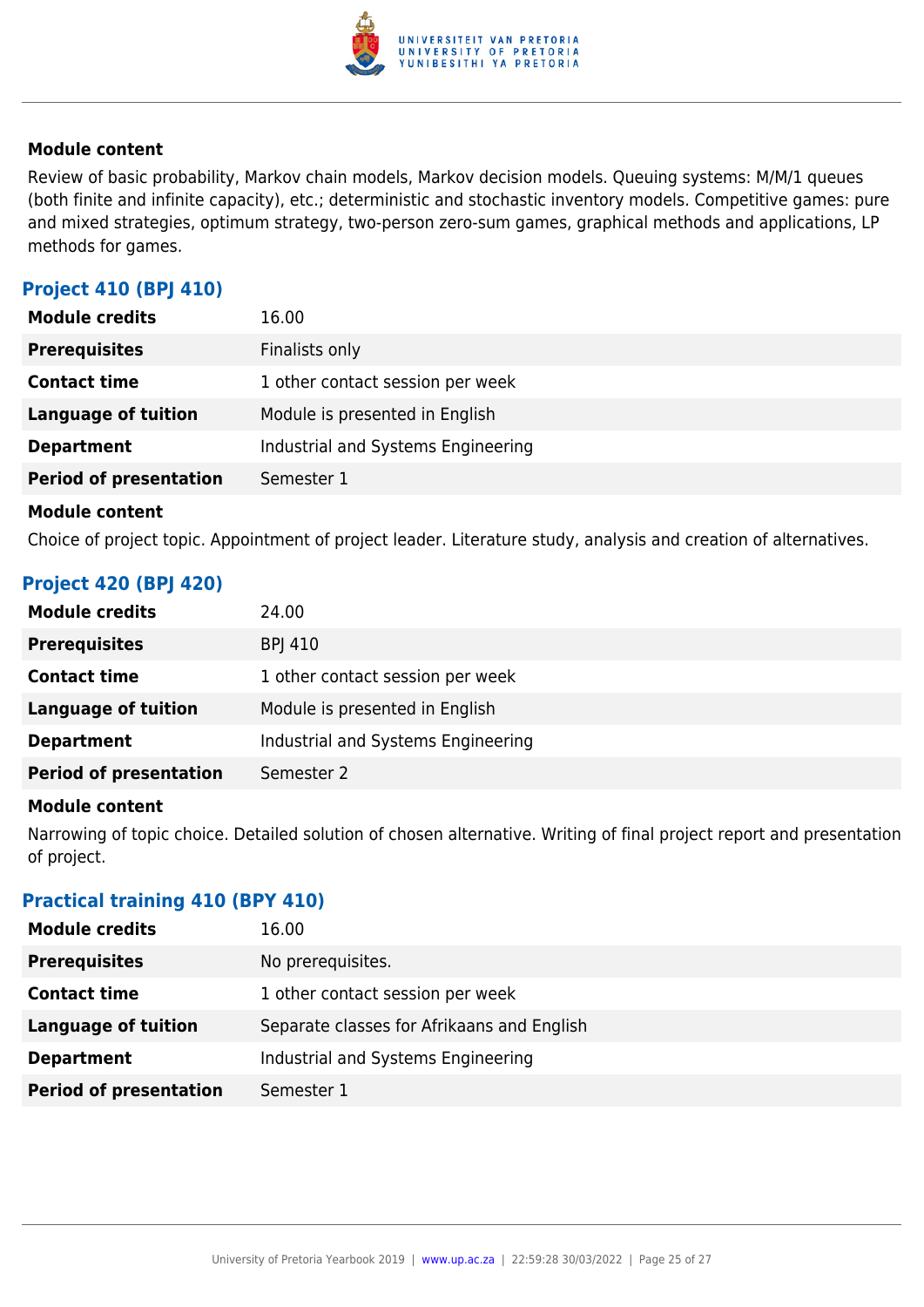

\*Attendance module only

During or at the end of the third year of study, students in industrial engineering undergo at least six weeks of prescribed practical training in the industry. A satisfactory report on the practical training must be submitted to the department within one week of registration. In exceptional circumstances the prescribed minimum period can be reduced, as approved by the chairman of the School of Engineering.

#### **Management accounting 410 (BSR 410)**

| <b>Module credits</b>         | 16.00                                                                |
|-------------------------------|----------------------------------------------------------------------|
| <b>Service modules</b>        | Faculty of Engineering, Built Environment and Information Technology |
| <b>Prerequisites</b>          | <b>FBS 110</b>                                                       |
| <b>Contact time</b>           | 6 lectures per week                                                  |
| <b>Language of tuition</b>    | Module is presented in English                                       |
| <b>Department</b>             | <b>Financial Management</b>                                          |
| <b>Period of presentation</b> | Semester 1                                                           |

#### **Module content**

The work of management and the need for managerial accounting information. The changing business environment. Cost terms, concepts, and classification. Job order costing. Process costing. Activity-based costing and quality management. Cost-volume-profit relations. Variable and fixed costing. Budgeting and control. Standard costs and flexible budgets. Segment reporting and decentralisation. Relevant costs for decisionmaking. Allocations of service departments cost to operating departments.

#### **Systems engineering 410 (BSS 410)**

| <b>Module credits</b>         | 16.00                                            |
|-------------------------------|--------------------------------------------------|
| <b>Prerequisites</b>          | No prerequisites.                                |
| <b>Contact time</b>           | 3 lectures per week, 1 discussion class per week |
| <b>Language of tuition</b>    | Module is presented in English                   |
| <b>Department</b>             | Industrial and Systems Engineering               |
| <b>Period of presentation</b> | Semester 2                                       |

#### **Module content**

A company's ability to remain competitive hinges increasingly on its ability to develop successful products. In practice this is often determined by how well the company performs systems engineering. Applying the principles of systems engineering allows designers to understand the big picture, i.e. how a product needs to perform technically as well as within its application domain, e.g. environmentally, human interfaces, and so on. This module equips the student with the relevant tools and process understanding to successfully apply systems engineering to product development. Some of these tools and processes include specification practices, requirements engineering, systems engineering management and verification and validation processes.